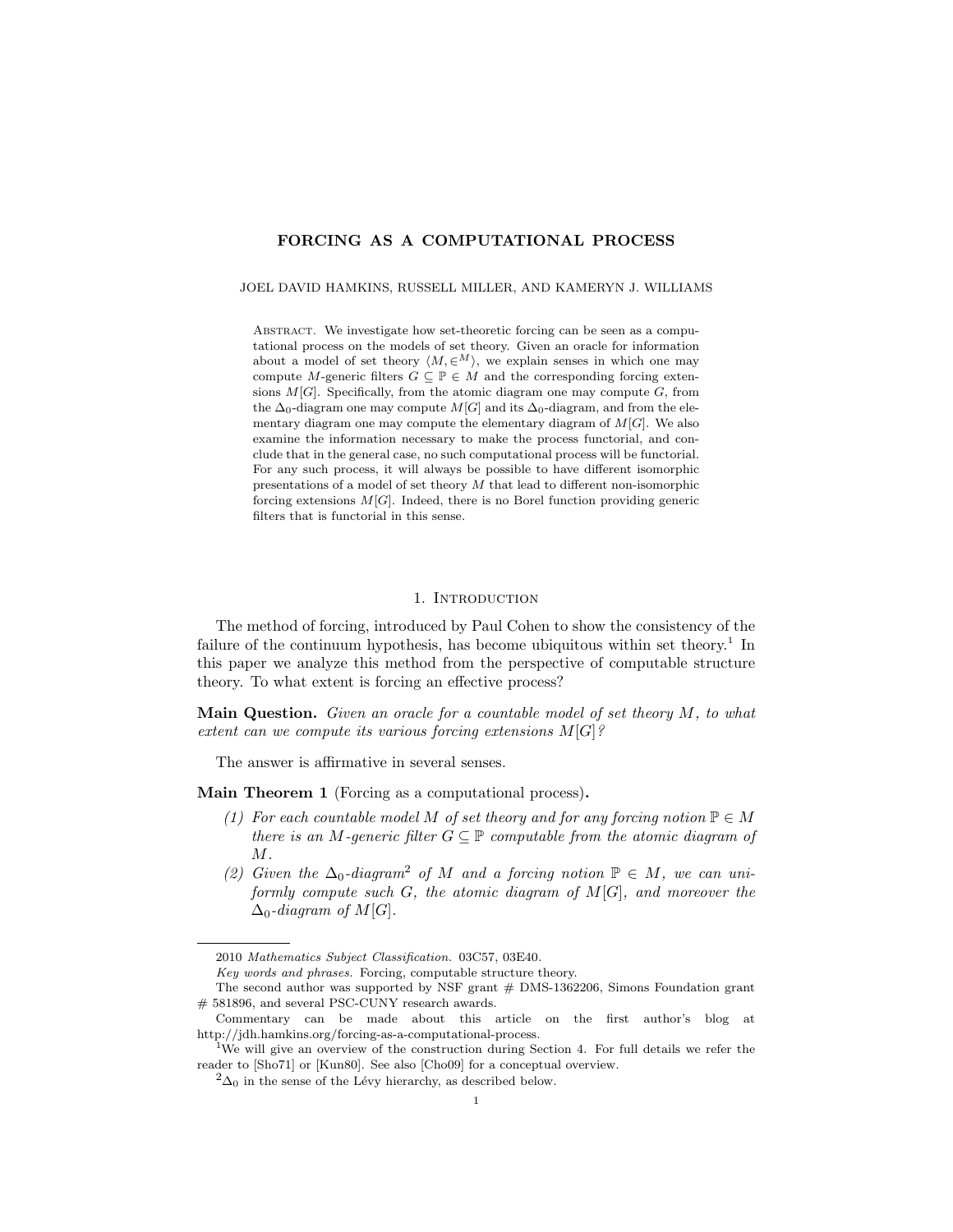#### 2 JOEL DAVID HAMKINS, RUSSELL MILLER, AND KAMERYN J. WILLIAMS

(3) From  $\mathbb P$  and the elementary diagram of M, we can uniformly compute the elementary diagram of M[G], and this holds level-by-level for the  $\Sigma_n$ diagrams.

These statements are proved in Section [4](#page-4-0) as Theorems [8,](#page-5-0) [10,](#page-8-0) and [11](#page-9-0) below. In Section [5](#page-11-0) we will extend these results to look at the generic multiverse of a countable model of set theory, i.e. those models obtained from the original model by taking both forcing extensions and grounds, where taking grounds is the process inverse to building forcing extensions. In Section [6](#page-15-0) we also consider versions of these results for class forcing instead of set forcing.

We remark here that in this context the  $\Delta_0$ -diagram of M refers to the set of formulae true in M that are  $\Delta_0$  in the Lévy hierarchy. In this hierarchy, the standard one used within set theory,  $\Delta_0$ -formulae are those whose only quantifiers are bounded by sets, that is, of the form  $\exists x \in y$  or  $\forall x \in y$ . This differs from  $\Delta_0$ in the arithmetical hierarchy, whose formulae's quantifiers are only those bounded by the order relation on  $\omega$ , that is of the form  $\exists x < y$  or  $\forall x < y$ . In Section [2](#page-1-0) we will show that very little can be computed from the atomic diagram for a model of set theory. From the diagram we are not even able to compute relations as simple as  $x \subseteq y$ . We view this as evidence that for the computable structure theory of set theory the Lévy  $\Delta_0$ -diagram is an appropriate choice of the basic information to be used. The usual signature of set theory—just equality and the membership relation—is too spartan to say anything of use. In Section [3](#page-3-0) we introduce an expansion of the signature for set theory which captures the strength of the Lévy  $\Delta_0$ -diagram. We show that the  $\Sigma_n$ -formulae in the Lévy hierarchy are precisely those that are  $\Sigma_n$  in the arithmetical hierarchy with the expanded signature.

We end the paper, in Sections [7](#page-17-0) and [8,](#page-19-0) by investigating how much information is required to make the process of computing  $M[G]$  from M functorial. Without significant detail about the dense subsets of  $\mathbb{P}$ , it will not be so. Recall that a presentation of a countable structure  $M$  is simply a structure isomorphic to  $M$  whose domain is  $\omega$ . The following theorem emphasizes the importance of not conflating the isomorphism type of  $M$  with a specific presentation of  $M$ .

Main Theorem 2 (Nonfunctoriality of forcing). There is no computable procedure and indeed no Borel procedure which performs the tasks of Main Theorem [1](#page-0-2) in a uniform way so that distinct presentations of the model M will result in isomorphic presentations of the extension  $M[G]$ .

We also show that forcing can be made a functorial process. One way to do this is to add extra information to the signature of the model. Another way is to restrict to a special class of models, namely the pointwise definable models.

### <span id="page-1-0"></span>2. The atomic diagram of a model of set theory knows very little

In this section, we show that very little about a model of set theory can be computed from its atomic diagram. In particular, many basic set-theoretic relations are not decidable from the atomic diagram. As a warmup, let us first see that the atomic diagram does not suffice to identify even a single fixed element.

**Proposition 3.** For any countable model of set theory  $\langle M, \infty^M \rangle$  and any element  $b \in M$ , no algorithm will pick out the number representing b uniformly given an oracle for the atomic diagram of a copy of M.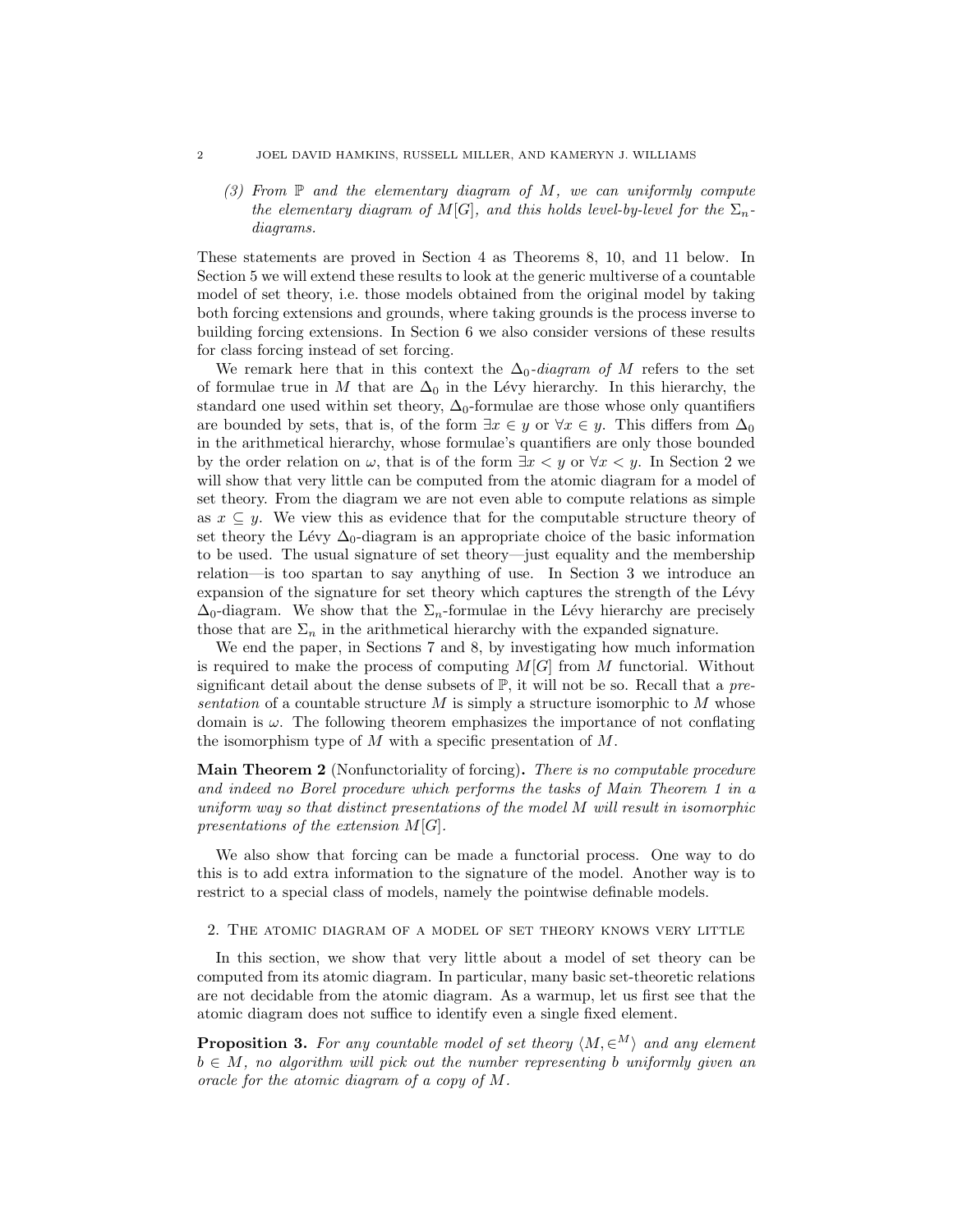For example, given the atomic diagram of a copy of  $M$ , one cannot reliably find the empty set, nor the ordinal  $\omega$ , nor the set R of reals.

*Proof.* Fix  $b \in M$  and fix an oracle for the atomic diagram of a copy of M. Suppose we are faced with an algorithm purported to identify b. Run the algorithm until it has produced a number that it claims is representing b. This algorithm inspected only finitely much of the atomic diagram of  $M$ . The number  $b$  it produced has at most finitely many elements in that portion of the atomic diagram. But M has many sets that extend that pattern of membership, and so we may find an alternative copy  $M'$  of M whose atomic diagram agrees with the original one on the part that was used by the computation, but disagrees afterwards in such a way that the number for b now represents a different set. So the algorithm will get the wrong answer on  $M'$ . .

This idea can be extended to characterize which relations on  $M$  are computably from the atomic diagram. In particular, any such relation must contain both finite and infinite sets.

<span id="page-2-0"></span>**Theorem 4.** Let  $\langle M, \in^M \rangle \models$  ZF be a countable model of set theory and let  $X \subseteq M^n$ for  $1 \leq n < \omega$ . The following are equivalent.

- (1) X is uniformly relatively intrinsically computably enumerable in the atomic diagram of M.
- (2) Membership of each single  $\vec{a}$  in X is witnessed by a finite pattern of  $\in$  in the transitive closures of  $\{a_0\}, \ldots, \{a_{n-1}\}$ , and the list of finite patterns witnessing membership is enumeration-reducible to the (non-Lévy)  $\Sigma_1$ -diagram of M.
- (3) There is a  $\mathcal{L}_{\omega_1,\omega}$ -formula  $\varphi(x)$  so that  $\varphi(x)$  is (non-Lévy)  $\Sigma_1$  and defines  $X$ , and the set of (finite) disjuncts in this formula is enumeration-reducible to the (non-Lévy)  $\Sigma_1$ -diagram of M.

*Proof.* (1  $\Leftrightarrow$  3) is a standard fact in computable structure theory, first established in  $[AKMSS9]$ , relativized here since  $M$  does not have a computable presentation.

 $(2 \Rightarrow 1)$  For notational simplicity we will present the argument for the  $n = 1$ case. Suppose membership of a in  $X \subseteq M$  is witnessed by a finite pattern of  $\in$  in the transitive closure of  $\{a\}$ . That is, a is in X if and only if one of a certain list of finite graphs can be found in the pointed graph  $(TC({a}), a \in M)$ . By hypothesis this list is e-reducible to the  $\Sigma_1$ -diagram of M, which we can enumerate, since we have the atomic diagram of M as an oracle. Therefore, we can list out these finite graphs, one by one. Meanwhile, we enumerate  $\in^M$  and M, and continually check whether the most recent pair in  $\in^M$  has completed a copy of a graph from this list. If such happens, then we search through the  $a \in M$  we have already enumerated and check whether a has one of these graphs appearing below its transitive closure. We output all the  $a$  for which this happens. We also check whether the most recent  $a \in M$  has a copy of one of the graphs in the portion of its transitive closure so far enumerated. If that happens, we output  $a$ . This process will find every  $a \in M$  which has a copy of this graph below its transitive closure, so it will exactly enumerate X.

 $(1 \Rightarrow 2)$  Again, we will we present the proof for the  $n = 1$  case for notational simplicity. Assume that  $X$  is uniformly relatively intrinsically computable enumerable from the atomic diagram of M. That is, the decision of whether  $a \in X$  must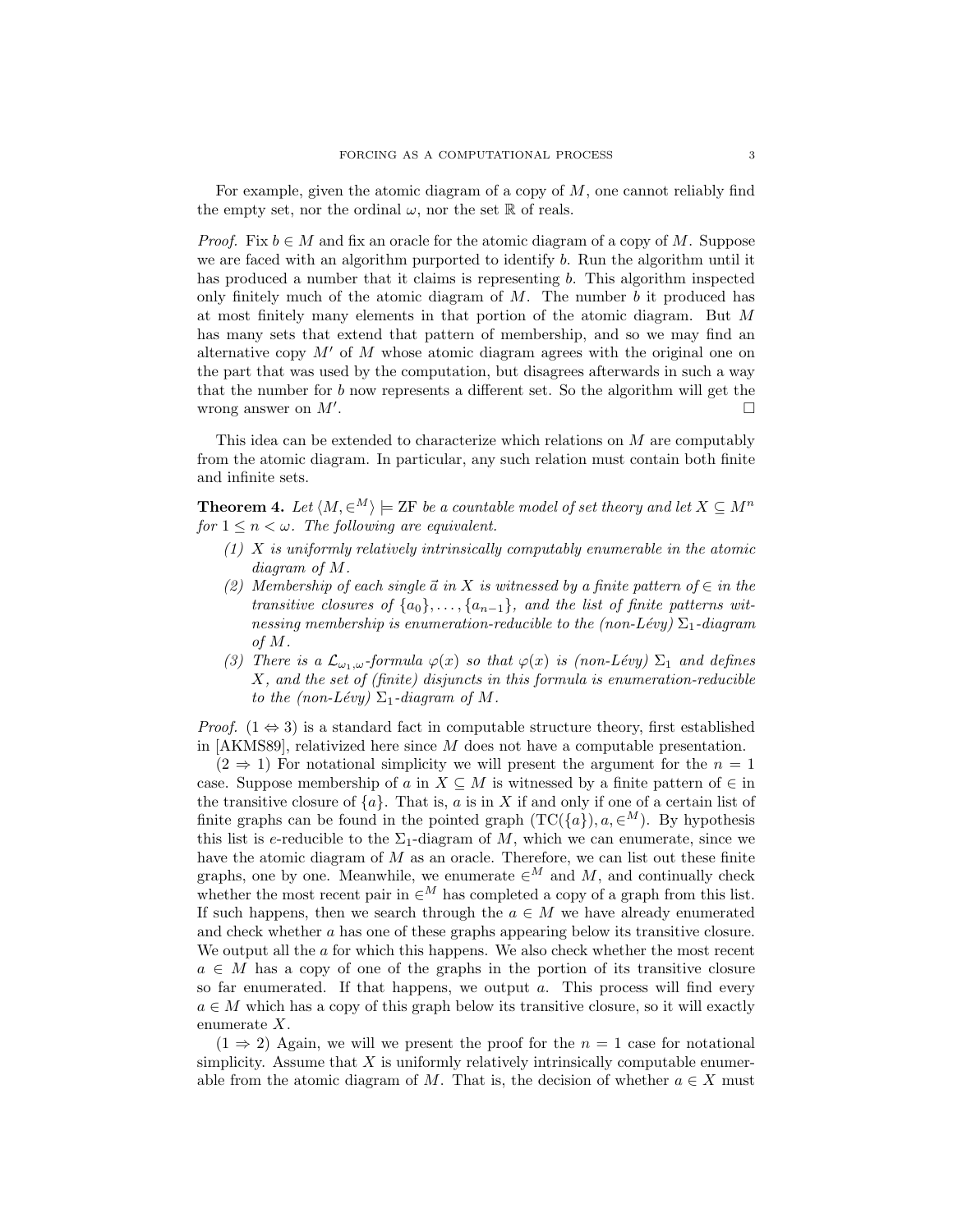be made by a finite portion of the graph  $\in^M$  where we are only allowed to know the index of a itself. We can separate this information into two pieces, that inside the transitive closure of  $\{a\}$  and that outside. We claim that only the first information can be relevant, which then implies (2). To see this, observe that every possible finite pattern of finite graphs (with  $a$  as a constant) occurs outside of the transitive closure of  $\{a\}$  in every model of set theory. So the information outside is true for every  $a \in M$  and thus cannot have any effect on the decision of whether to output  $a$  in the enumeration.

As a consequence of this theorem, the atomic diagram of a model of set theory does not know any of the predicates and relations named in Lemma [7](#page-4-1) below, which are each easily checked to fail item (2) of Theorem [4.](#page-2-0) In short, the atomic diagram of a model of set theory knows little about the model. Before addressing forcing, therefore, we now present a natural expansion of the signature, under which the atomic diagram will present the information that set theorists normally consider to be basic.

### 3. THE LÉVY DIAGRAM

<span id="page-3-0"></span>The signature ordinarily used in set theory is simple: it consists of the binary relation  $\in$  along with equality. This signature suffices all by itself to express all of mathematics (possibly using assumptions beyond ZFC). But from the perspective of computable structure theory we cannot say much using just the atomic diagram in this signature. As we see it, the lesson here is that this atomic diagram is too weak to take as the basic information for the computable structure theory of models of set theory. Instead, we will work with the  $\Delta_0$ -diagram, in the sense of the Lévy hierarchy, in which set-bounded quantification is not counted when determining quantifier complexity of a formula.

This conflicts with the convention in computability theory, where "bounded quantification" refers to bounded in the sense of arithmetic—i.e. of the form  $\exists x \leq y$ or  $\forall x \leq y$ —rather than bounded in the sense of a relation of the structure. In short,  $\Delta_0$  in the Lévy hierarchy is not the same as  $\Delta_0$  in the arithmetical hierarchy, as  $\forall x \in a \varphi(x)$  may express infinitely many independent atomic statements.

In this section we describe how we can make the Lévy hierarchy line up with the arithmetical hierarchy, by expanding the signature to capture the content of the (Lévy)  $\Delta_0$ -diagram. Let us call this expanded signature the Lévy signature. This provides an alternate way to think of the  $\Delta_0$ -diagram. One may instead work with the atomic diagram in this expanded signature, with the correspondence between the two being effective. And this correspondence continues upward, with  $\Sigma_n$  in the Lévy hierarchy corresponding to  $\Sigma_n$  in the arithmetical hierarchy with this expanded signature. In the sequel, we will speak of the  $\Delta_0$ -diagram or  $\Sigma_n$ -diagram, referring to the Lévy hierarchy, but the reader who prefers the other approach may freely translate over the statements.[3](#page-3-1)

**Definition 5.** The Lévy signature contains the binary relation symbol  $\in$  and also, for each  $\Delta_0$ -formula  $\varphi(x_1,\ldots,x_n)$ , an n-ary predicate  $R_{\varphi}$ . Structures in the Lévy

<span id="page-3-1"></span><sup>3</sup>As further evidence for the naturalness of this expansion of the language, we note that it has arisen in other contexts. Venturi and Viale [\[VV19\]](#page-25-1) studied model companions for set theory. For their work they also found it helpful to expand the signature from the spartan  $\{\in\}$  to include symbols for each  $\Delta_0$  relation.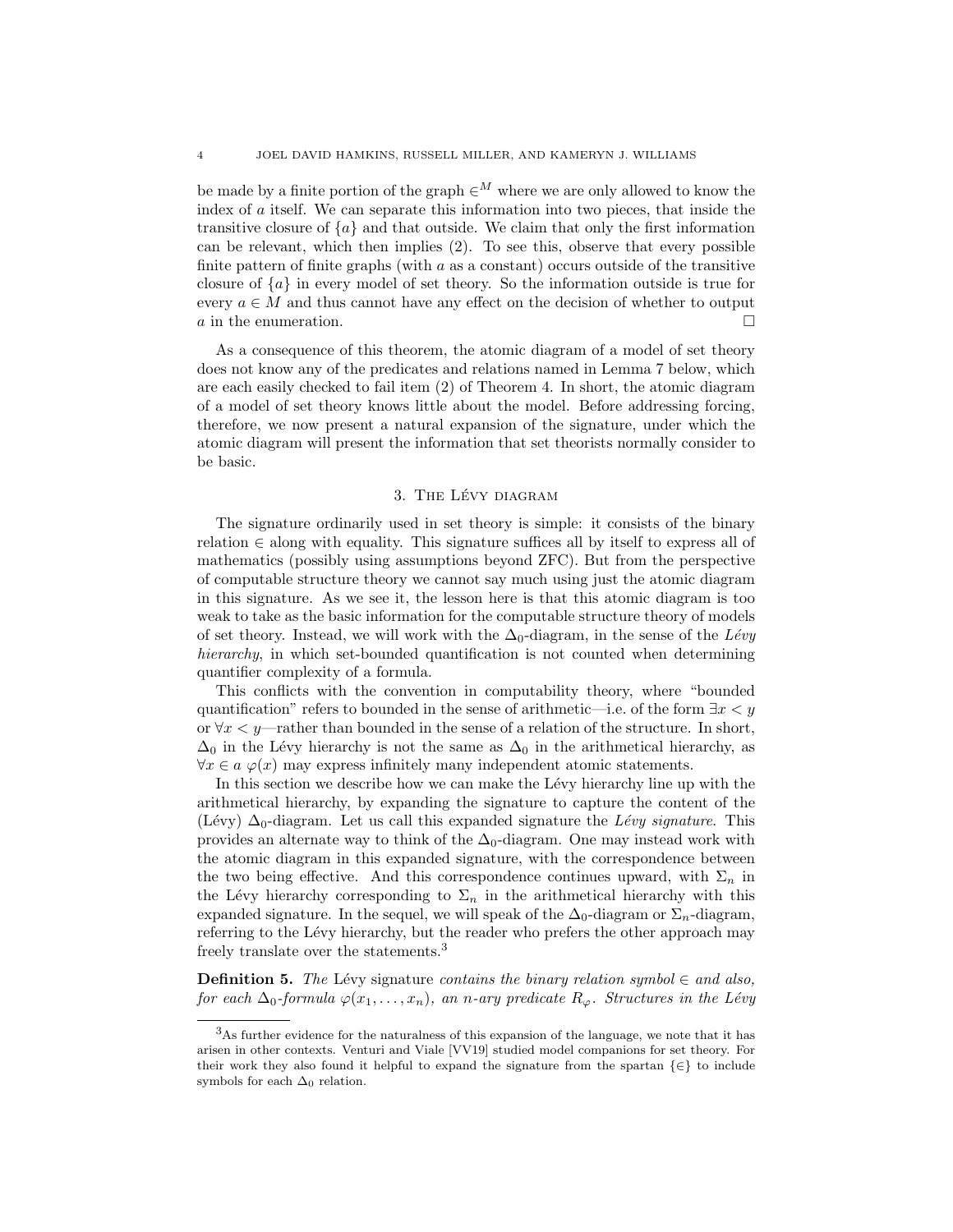signature are assumed to satisfy the axiom schema (over all  $\Delta_0$ -formulae):

$$
\forall \vec{x} \; [R_{\varphi}(\vec{x}) \iff \varphi(\vec{x})].
$$

For example, since inclusion is defined by a  $\Delta_0$ -formula using only  $\in$ , we see that

$$
M \models b \subseteq c \iff M \models \forall y \in b \ y \in c \iff M \models R_{(\forall y \in x_1)y \in x_2}(b, c).
$$

Since we can enumerate the  $\Delta_0$ -formulae effectively, the language of the Lévy signature is a computable language, and it includes equality (defined by  $x \subseteq y \land y \subseteq x$ ).

Our choice of signature allows us to imitate the usual set-theoretic convention under which  $\Delta_0$  is the lowest possible complexity of a formula. Additionally, sets defined by  $\Sigma_n$ -formulae in the Lévy hierarchy will all be arithmetically  $\Sigma_n$  in models of ZF in the Lévy signature, by the following standard lemma.

**Lemma 6.** For every formula  $\varphi(t_1, \ldots, t_n, x, y, z)$  in the Lévy hierarchy,

 $ZF \vdash \forall \vec{t} \; [\forall x \in z \; \exists y \; \varphi(\vec{t}, x, y, z) \Longleftrightarrow \exists Y \; \forall x \in z \; \exists y \in Y \; \varphi(\vec{t}, x, y, z)].$ 

*Proof.* If  $M \models \forall x \in z \exists y \; \varphi(\vec{a}, x, y, z)$  for a model  $\langle M, \in M \rangle$  of ZF with parameters  $\vec{a}$ , then by the Replacement axiom schema, there is some set Y in M such that  $M \models \forall x \in z \exists y \in Y \varphi(\vec{a}, x, y, z)$ . The reverse direction is trivial.

The lemma, applied repeatedly, allows us to turn every formula from the signature with just membership and equality into an equivalent formula which is in a prenex form, with all unbounded quantifiers preceding a  $\Delta_0$  matrix, and which has the same complexity (in the Lévy hierarchy) as the original formula. Therefore, every formula of Lévy complexity  $\Sigma_n$  may be expressed in the Lévy signature by a formula of arithmetic complexity  $\Sigma_n$ , and there is an effective procedure for producing the latter from the former.

To conclude this section, let us remark that many basic predicates of set theory are  $\Delta_0$ , and that the basic predicates for forcing are  $\Delta_1$  and hence computable from the  $\Delta_0$ -diagram.

<span id="page-4-1"></span>**Lemma 7.** For models M of ZFC, the following predicates are all  $\Delta_0$ .

| $\bullet x = \emptyset.$                               | $\bullet$ x is a set of ordered pairs. |
|--------------------------------------------------------|----------------------------------------|
| $\bullet x \subseteq y.$                               | $\bullet$ x is a function.             |
| • $x = \{y, z\}.$                                      | $\bullet$ x is transitive.             |
| $\bullet x = \bigcup y.$                               | $\bullet$ x is an ordinal.             |
| • $x = \{z \in y : \varphi(z)\}\text{, for } \Delta_0$ | $\bullet$ x is inductive.              |
| formulae $\varphi(z)$ .                                | $\bullet x = \omega.$                  |
| $\bullet$ x is a (Kuratowski) ordered pair.            |                                        |

We omit any proof of these standard facts. More pertinently for this article, let us briefly remark that the relations "x is a P-name",  $p \Vdash \sigma \in \tau$ , and  $p \Vdash \sigma = \tau$ are all  $\Delta_1$  and hence computable from the  $\Delta_0$ -diagram. This will be important in Section [4](#page-4-0) to see that the  $\Delta_0$ -diagram suffices to compute a forcing extension.

### 4. Computing forcing extensions

<span id="page-4-0"></span>For the sake of the reader who may not be an expert in set theory, we interleave our proof of the first main theorem with an exposition of forcing.[4](#page-4-2) This exposition

<span id="page-4-2"></span><sup>4</sup>See Footnote [1](#page-0-0) for citations to references with more detail on the forcing construction.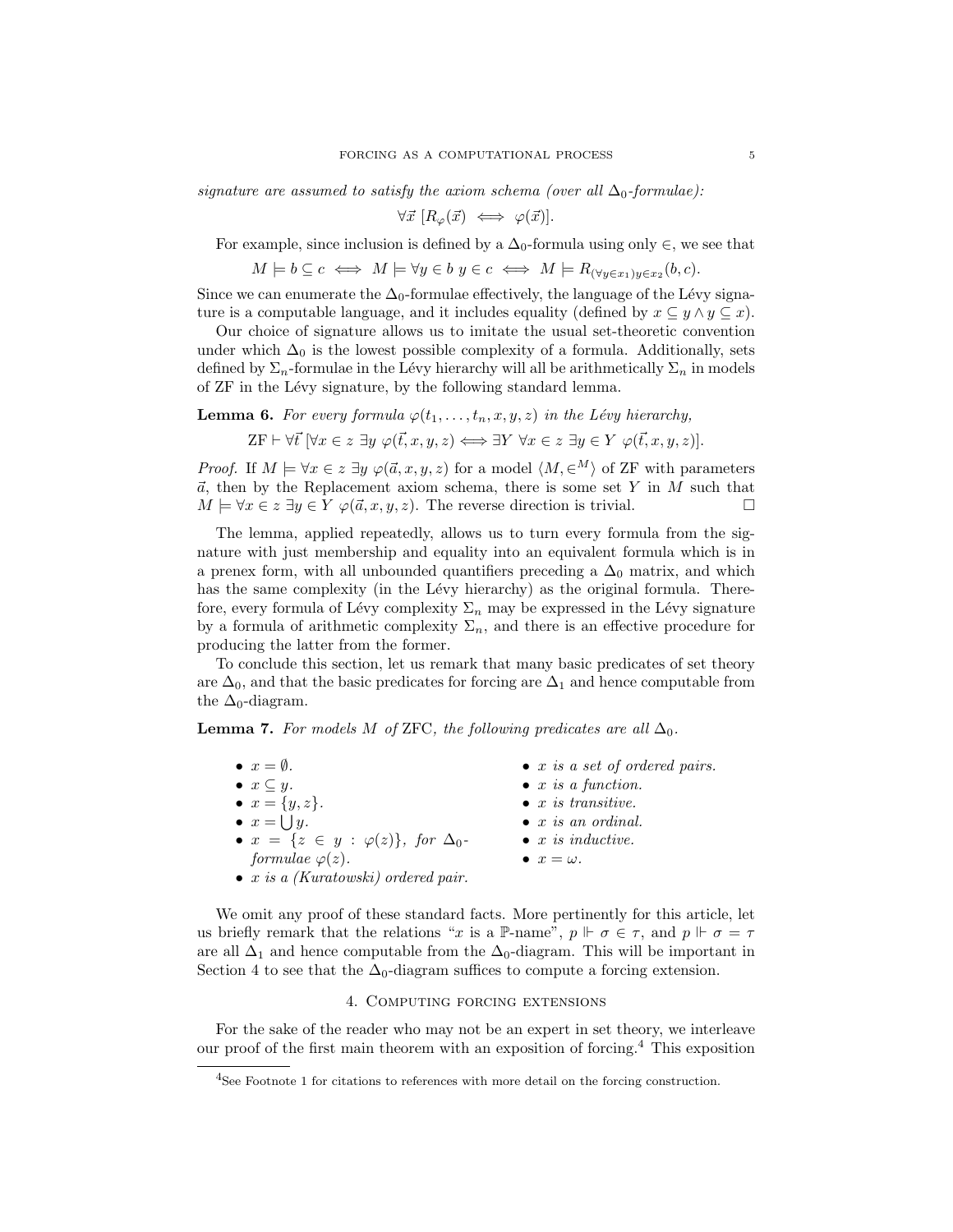will follow the three parts of the main theorem. First we discuss generic filters and we show that a generic filter may be effectively built from just the atomic diagram. We next discuss how to build the forcing extension  $M[G]$  from the ground model M and the generic  $G$ . Then we show that there is an effective procedure to construct (the atomic diagram of) the forcing extension from the  $\Delta_0$ -diagram of the ground model. Finally, we discuss how truth in the forcing extension is determined by the forcing relations in the ground model. Then we can show that elementary diagram of the forcing extension is effectively computable from the elementary diagram of the ground model.

In the ground universe  $M$ , a partially ordered set  $\mathbb P$  gives partial information about an object from outside the universe. A condition  $p$  is stronger than another condition q, written  $p \leq q$ , if it gives more information about this outside object. It is convenient to assume that  $\mathbb P$  has a maximum element 1 which gives no information. Two conditions are compatible, written  $p \parallel q$ , if there is a condition stronger than both of them. Otherwise, they are incompatible, written  $p \perp q$ . Formally, the outside object is an M-generic filter  $G \subseteq \mathbb{P}$ . That is, it is downward directed and upward closed, and it meets every dense  $D \subseteq \mathbb{P}$  in M. Here,  $D \subseteq \mathbb{P}$  is dense if every condition in  $\mathbb P$  can be strengthened to a condition in D. It is a straightforward exercise that if  $\mathbb P$  is splitting—any condition p extends to two incompatible conditions—then M itself contains no M-generic filter.

However, if  $M$  is countable, we can always externally construct an  $M$ -generic filter  $G \subseteq \mathbb{P}$ , and the construction works uniformly for all  $\mathbb{P}$  (and all  $\Delta_0(M)$ ). We simply fix the first-encountered  $p_0 \in \mathbb{P}$  as our starting point (using the external order  $\lt$  on the domain  $\omega$  of M to find it) and then ask of each element  $s \in \omega$  in turn whether the current  $p_s$  can be extended to an element of  $\mathbb{P} \cap s$ . This is a  $\Delta_0$ question, and we either find the least  $p_{s+1} \leq p_s$  lying in s if the  $\Delta_0(M)$  indicates that one exists, or else set  $p_{s+1} = p_s$ . Finally, set  $G = \{q \in \mathbb{P} : q \parallel p_n \text{ for some } n\}.$ Of course, if s was a dense subset of  $\mathbb{P}$ , then we ensured that G does meet s, so this  $G$  is  $M$ -generic.

In fact, there exists a generic filter that is computable merely from the atomic diagram, as we now show.

<span id="page-5-0"></span>**Theorem 8.** Given an oracle for the atomic diagram of a model of set theory  $\langle M, \in^M \rangle \models$  ZF and a notion of forcing  $\mathbb{P} \in M$ , there is a computable procedure to compute an M-generic filter  $G \subseteq \mathbb{P}$ .

*Proof.* Fix an oracle for  $\langle M, \in^M \rangle$ . That is, we are presented on the oracle tape with an isomorphic copy of  $\tilde{M}$  as a binary relation on the natural numbers. Indeed, we might as well assume that  $M = \mathbb{N}$  and  $\in^M$  is that relation on  $\mathbb{N}$ . Let  $\mathbb{P} \in M$  be any notion of forcing in M. More specifically, we have in M an element  $\mathbb{P} \in M$  for the underlying set of the partial order, and we also have a set  $\leq_{\mathbb{P}}$  in M for the forcing order relation as what M thinks is the set of ordered pairs for that relation. We assume that the Kuratowski pairing function  $(p,q) = \{ \{ p \}, \{ p,q \} \}$  is used when coding ordered pairs.

Notice that from the atomic diagram we can decide whether a given number  $p$ represents an element of  $\mathbb P$  or not, since we need only ask the oracle whether  $p \in M \mathbb P$ . Further, we can computably enumerate the pairs  $(p, q)$  of forcing conditions with  $p \leq_{\mathbb{P}} q$ . For this we must unwrap the Kuratowski pairing function, but this is possible as follows. We search for conditions  $p, q$  in  $\mathbb P$  and for elements  $x \in \leq_{\mathbb P}$  that represent the pair  $(p, q)$ . This will happen when  $x = \{y, z\}$ , where  $y = \{p\}$  and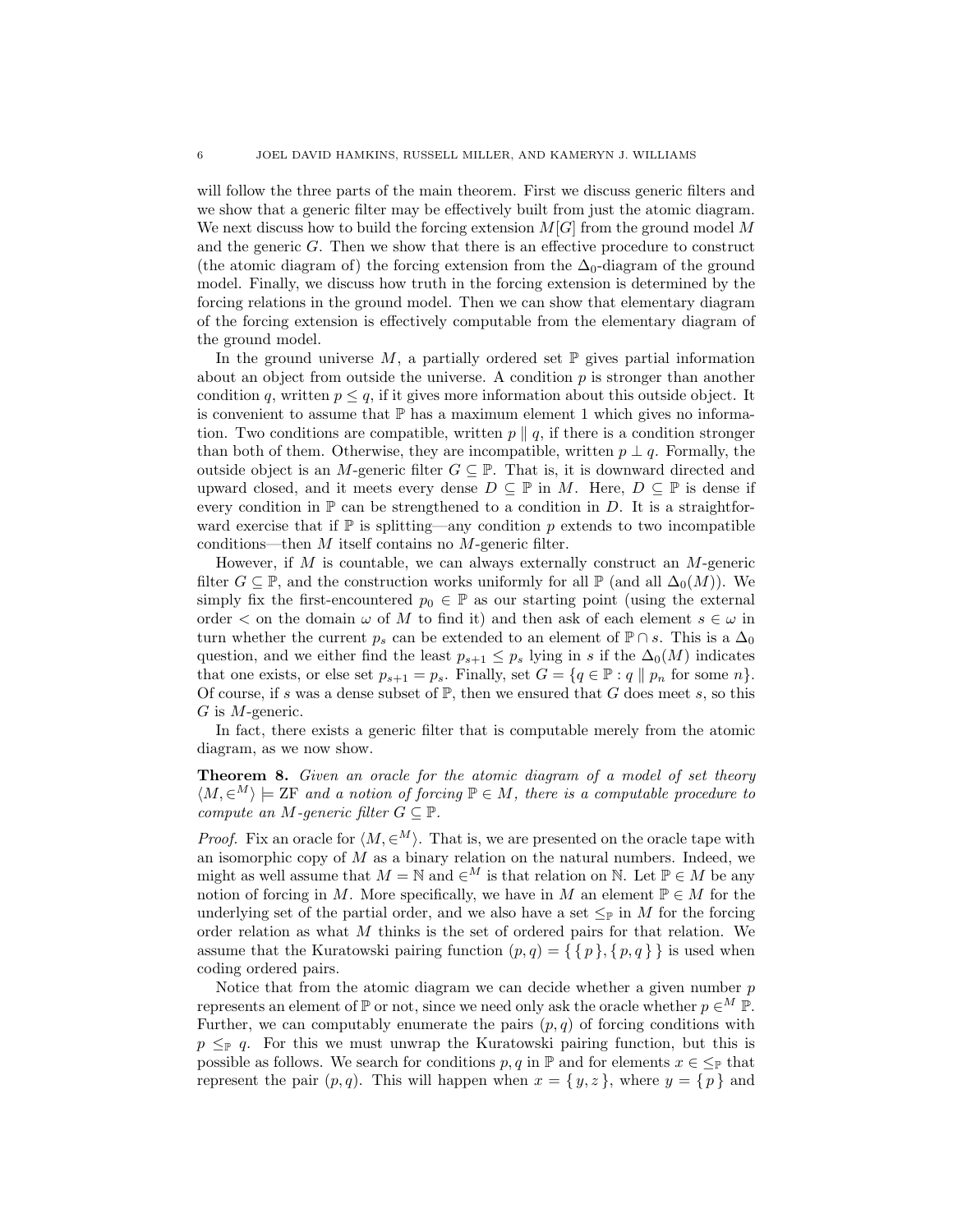$z = \{p, q\}.$  So we can search for the elements y and z which have  $y \in M$  x and  $z \in M$  x and  $p \in M$  y and  $p, q \in M$  z. When this happens, we can be confident that  $p \leq_{\mathbb{P}} q$ . (This kind of computational inspection of the Kuratowski ordered pair also arose in [\[GH17\]](#page-24-2).)

But actually, we can fully decide the relation  $\leq_{\mathbb{P}}$ , not just enumerate it. The reason is that M, being a model of set theory, has what it thinks is the set of pairs  $(p,q) \in \mathbb{P}^2$  with  $p \nleq_{\mathbb{P}} q$ . And so for any pair p, q, we can search for it to be enumerated by  $\leq_{\mathbb{P}}$  or by the analogous procedure applied with  $\nleq_{\mathbb{P}}$ , and thereby decide whether  $p \leq_{\mathbb{P}} q$  or not.

Next, let  $\mathcal{D} \in M$  be the set that M thinks is the set of all dense subsets of  $\mathbb{P}$ . From this data, we can enumerate the elements  $D_0, D_1, D_2, \ldots$  of  $\mathcal{D}$ , listing all the elements of  $M$  that  $M$  thinks are dense subsets of  $\mathbb P$ . We simply run through all the natural numbers d, and ask the oracle whether  $d \in M$  D, and if so, we put it on the list.

Let us use this enumeration to compute a descending sequence of forcing conditions

$$
p_0 \quad \textcolor{black}{\ge_\mathbb{P}} \quad p_1 \quad \textcolor{black}{\ge_\mathbb{P}} \quad p_2 \quad \textcolor{black}{\ge_\mathbb{P}} \quad \cdots
$$

with  $p_n \in D_n$ . To begin, we let  $p_0$  be the first-encountered element of  $D_0$ , which exists because  $D_0$  is dense. Next, given  $p_n$ , we search through the natural numbers for the first-encountered condition  $p_{n+1} \leq p_n$  such that  $p_{n+1} \in D_{n+1}$ . There is always such a condition because  $D_{n+1}$  is dense.

Finally, having constructed the descending sequence, we define G as the set of conditions q for which  $p_n \leq q$  for some n. This is an M-generic filter, because it is a filter and it meets every dense subset of  $\mathbb P$  in M. The elements of G can be enumerated by the processes above, because whenever we find a condition  $q$  for which  $p_n \leq_{\mathbb{P}} q$  for some n, then we can enumerate q into the filter.

But actually, we claim that  $G$  is fully decidable from the oracle, not just enumerable. To see this, let  $\perp_{\mathbb{P}}$  be the set in M that M thinks is the set of pairs  $(p,q)$ of incompatible conditions  $p \perp q$ . By genericity, it follows that if  $q \notin G$ , it must be that  $q \perp_{\mathbb{P}} p_n$  for some n, since it is dense to either get below q or become incompatible with it. The algorithms above allow us to enumerate the pairs of incompatible conditions, and so for any condition q, we search for a  $p_n$  for which either  $p_n \leq_{\mathbb{P}} q$ or  $p_n \perp_{\mathbb{P}} q$ , and in this way we can tell whether  $q \in G$  or  $q \notin G$ , as desired.  $\Box$ 

The algorithm above is non-uniform in several senses. First, the algorithm makes use not only of the indices of the forcing notion (namely, the set  $\mathbb{P}$ , the set  $\leq_{\mathbb{P}}$  and the complement of  $\leq_{\mathbb{P}}$  in  $\mathbb{P} \times \mathbb{P}$ , but also the index of the set of dense subsets of  $\mathbb{P}$ , and the index  $\perp_{\mathbb{P}}$  for the set of incomparable elements. The methods of Theorem [4](#page-2-0) show that it is not possible in general to compute these just from the atomic diagram of  $\langle M, \in^M \rangle$  and P. Second, a more serious kind of non-uniformity arises from the fact that, even if we are given this additional data and even if we are given the full elementary diagram of the model  $M$ , the particular generic filter that we end up with will depend on the order in which  $M$  is represented in this presentation. The filter  $G$  is determined in part by the order in which the dense sets  $D_n$  appear in the presentation of M. If one rearranges the dense sets, then at a certain stage, one might be led to place a different, incompatible condition on the sequence, and this will give rise to a different filter. In Sections [7](#page-17-0) and [8,](#page-19-0) we shall examine uniformity in more detail and prove there is no uniform computable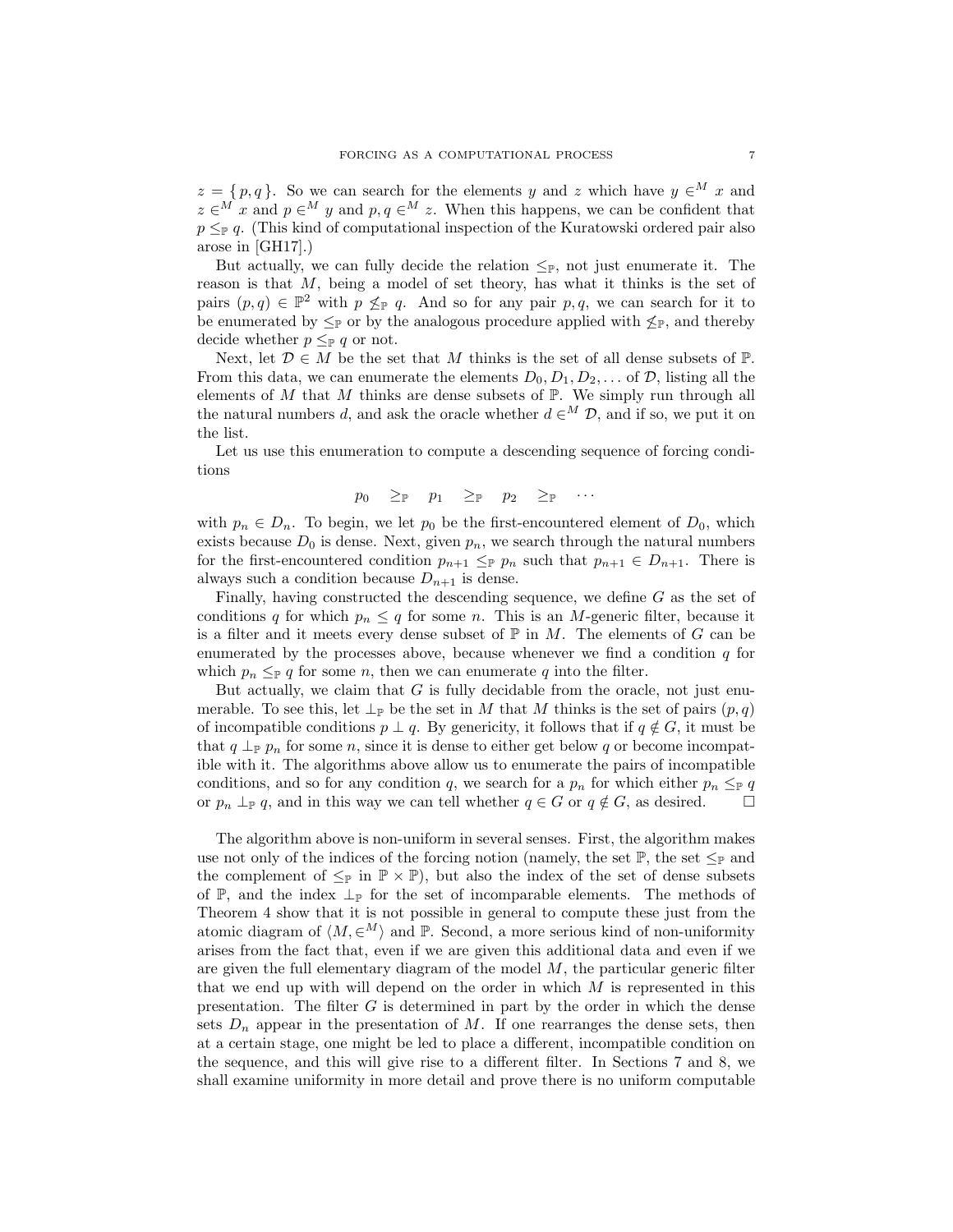procedure nor even Borel function that always produces the same generic filter G from all isomorphic presentations of the same model M.

We also want to remark that it mattered which pairing function we used. Given sets  $x, y, p$  where we know p is a Kuratowski ordered pair it requires looking at only finitely many objects to check whether  $p = (x, y)$ . On the other hand, there are  $\Delta_0$  definitions for ordered pairs which we cannot computably unravel from just the atomic diagram. Consider the Morse pairing function

$$
(x, y)^* = (\{ 0 \} \times x) \cup (\{ 1 \} \times y),
$$

where the product here is defined via the Kuratowski ordered pair.<sup>[5](#page-7-0)</sup> This definition is  $\Delta_0$  in the Lévy hierarchy. But to recognize whether  $p = (x, y)^*$  requires looking at infinitely many elements of the model when at least one of  $x$  and  $y$  is infinite, making it not effective (from just the atomic diagram). It follows from Theorem [4](#page-2-0) that the relation  $p = (x, y)^*$  is not decidable from the atomic diagram, even if we know p is a Morse pair.

We next turn to the construction of the full forcing extension. Given a generic filter G, which we have already seen how to construct, we need to determine the rest of the sets that will be the forcing extension of  $M$ . New sets are given by names in  $M$ , which are then interpreted by the generic. These  $\mathbb{P}\text{-}\text{names}$  are recursively defined as sets whose elements are pairs  $(\sigma, p)$  with  $\sigma$  a P-name and  $p \in \mathbb{P}$ . This amounts to a recursive definition on rank, with each P-name having an ordinal rank.

<span id="page-7-1"></span>**Lemma 9.** The property of being a  $\mathbb{P}$ -name is  $\Delta_1$ , hence decidable uniformly in the  $\Delta_0$ -diagram of M.

Naively, one might attempt to prove that the class of  $\mathbb{P}\text{-names}$  is  $\Sigma_1$  by, given an element x, querying the  $\Delta_0$ -diagram to check that all elements of x are pairs whose first coordinate is a P-name, which is checked by querying the  $\Delta_0$ -diagram, and recursively continue this process until it halts. (And similarly to prove the class of P-names is  $\Pi_1$ .) The trouble with this approach is that this recursive procedure is transfinite; even in the case it is internally finite,  $M$  might be  $\omega$ -nonstandard and thus have internally finite sets which are externally seen to be infinite. Nevertheless, the key of this idea is correct, and it can be made into a proper proof. The point is that instead of externally carrying out the recursive procedure, we instead look inside M for a certificate that the recursive procedure was carried out.

*Proof of Lemma [9.](#page-7-1)* To see that being a P-name is  $\Sigma_1$ , given a set x we check whether x is a P-name by searching for a tree witnessing that x satisfies the recursive definition of a P-name. Such a tree has  $x$  as its root, and the immediate children of the root are the first coordinates of elements of  $x$ . These nodes then have their own children by the same process, and this continues downward through the whole tree. This tree is necessarily well-founded (in the sense of  $M$ ), because  $M$  thinks its membership relation is well-founded. And this tree witnesses that x is a  $\mathbb{P}\text{-name}$ if the second coordinate of each node is in  $\mathbb P$  and no node has an element not represented among its children. It is clear that given a tree T it is  $\Delta_0$  to check whether it satisfies this property of witnessing that  $x$  is a P-name, since this requires only quantifying over nodes in the tree and over P. And thus the class of P-names is  $\Sigma_1$ .

<span id="page-7-0"></span><sup>&</sup>lt;sup>5</sup>This pairing function has the nice property that if  $x, y \subseteq V_\alpha$  where  $\alpha$  is a limit ordinal, then  $(x, y)^{\star} \subseteq V_{\alpha}$ .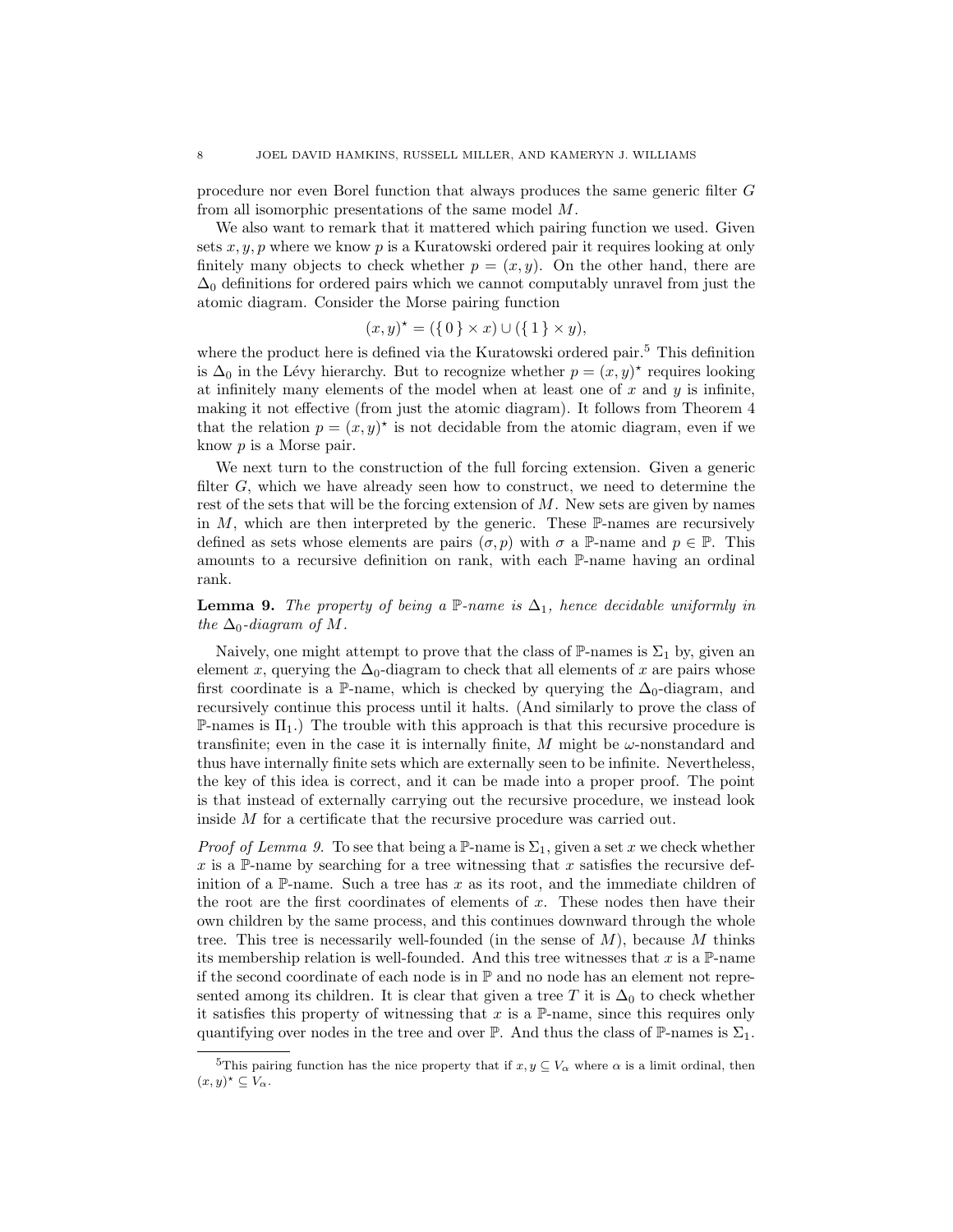To see that it is also  $\Pi_1$  we carry out a similar procedure, except now we look for a tree witnessing that the recursive definition of being a  $\mathbb{P}\text{-name}$  fails for x. Being such a tree is again  $\Delta_0$ , because failure is witnessed by looking at and below some node. This then gives that being a P-name is a  $\Delta_1$  property.  $\Box$ 

We would like to remark that this argument generalizes; any property defined by a set-theoretic recursion of  $\Delta_0$  properties will be  $\Delta_1$ .

A standard approach to forcing is to define the interpretation of a name  $\sigma$  by  $G$ , denoted  $\sigma_G$ , to be the set of  $\tau_G$  for  $(\tau, p) \in \sigma$  for some  $p \in G$ . But this recursive interpretation can only be carried out if  $M$  is well-founded, limiting which models it can be applied to. Fortunately, there is an alternative construction we can use, which matches this construction in case M is well-founded.

Every set theorist knows that there are a pair of definable relations,

$$
p \Vdash_{\mathbb{P}} \sigma = \tau
$$

$$
p \Vdash_{\mathbb{P}} \sigma \in \tau,
$$

which determine membership and equality in the forcing extension. Namely,  $\sigma_G \in$  $\tau_G$  if and only if there is  $p \in G$  so that  $p \Vdash_{\mathbb{P}} \sigma \in \tau$ , while  $\sigma_G = \tau_G$  if and only if there is  $p \in G$  so that  $p \Vdash_{\mathbb{P}} \sigma = \tau$ . We can use this property as the definition of the forcing extension. That is, define the following relations on the class of  $\mathbb{P}\text{-}\text{names:}$ 

$$
\begin{array}{rcl}\n\sigma =_G \tau & \iff & \exists p \in G \quad p \Vdash_{\mathbb{P}} \sigma = \tau \\
\sigma \in_G \tau & \iff & \exists p \in G \quad p \Vdash_{\mathbb{P}} \sigma \in \tau.\n\end{array}
$$

It is readily checked that the relation  $=_G$  is an equivalence relation and indeed a congruence relation with respect to the relation  $\in_G$ . The forcing extension  $M[G]$ can then be presented as the equivalence classes of names  $[\sigma]_G$  by the relation  $=_G$  with the membership relation induced by  $\in_G$ . This is essentially the Boolean ultrapower manner of constructing the forcing extension, rather than the value recursion method (see [\[HS06\]](#page-24-3) for an account of how these constructions can differ).

Let us see that the above described process is indeed effective in the  $\Delta_0$ -diagram.

<span id="page-8-0"></span>Theorem 10. There is a uniform computable procedure that, given an oracle for the  $\Delta_0$ -elementary diagram of a model of set theory  $\langle M, \in^M \rangle \models$  ZF and a notion of forcing  $\mathbb{P} \in M$ , computes an M-generic filter  $G \subseteq \mathbb{P}$  and then computes the atomic diagram of a presentation of the extension  $M[G]$ . Indeed, with this oracle it can decide the  $\Delta_0$ -elementary diagram of this presentation.

*Proof.* The diagram of the forcing extension  $M[G]$  will be in the full forcing language

$$
\langle M[G],\in^{M[G]},\check{M},\sigma\rangle_{\sigma\in M^{\mathbb{P}}},
$$

with a predicate  $\tilde{M}$  for the ground model and constants for all the P-names  $\sigma$ ; we denote the class of  $\mathbb P$ -names in M by  $M^{\mathbb P}$ . The class  $M^{\mathbb P}$  of  $\mathbb P$ -names was seen in Lemma [9](#page-7-1) to be computable from  $\Delta_0(M)$ . The atomic forcing relations

$$
p \Vdash_{\mathbb{P}} \sigma = \tau
$$

$$
p \Vdash_{\mathbb{P}} \sigma \in \tau,
$$

have complexity  $\Delta_1$  in the Lévy hierarchy, with  $\mathbb P$  as a parameter, because again these relations are the result of the solution of a recursion of a  $\Delta_0$  property (see [\[GHHSW\]](#page-24-4) for explicit discussion of the forcing-relation-as-solution-to-a-recursion perspective). Similarly the negated atomic forcing relations are also  $\Delta_1$  with  $\mathbb P$  as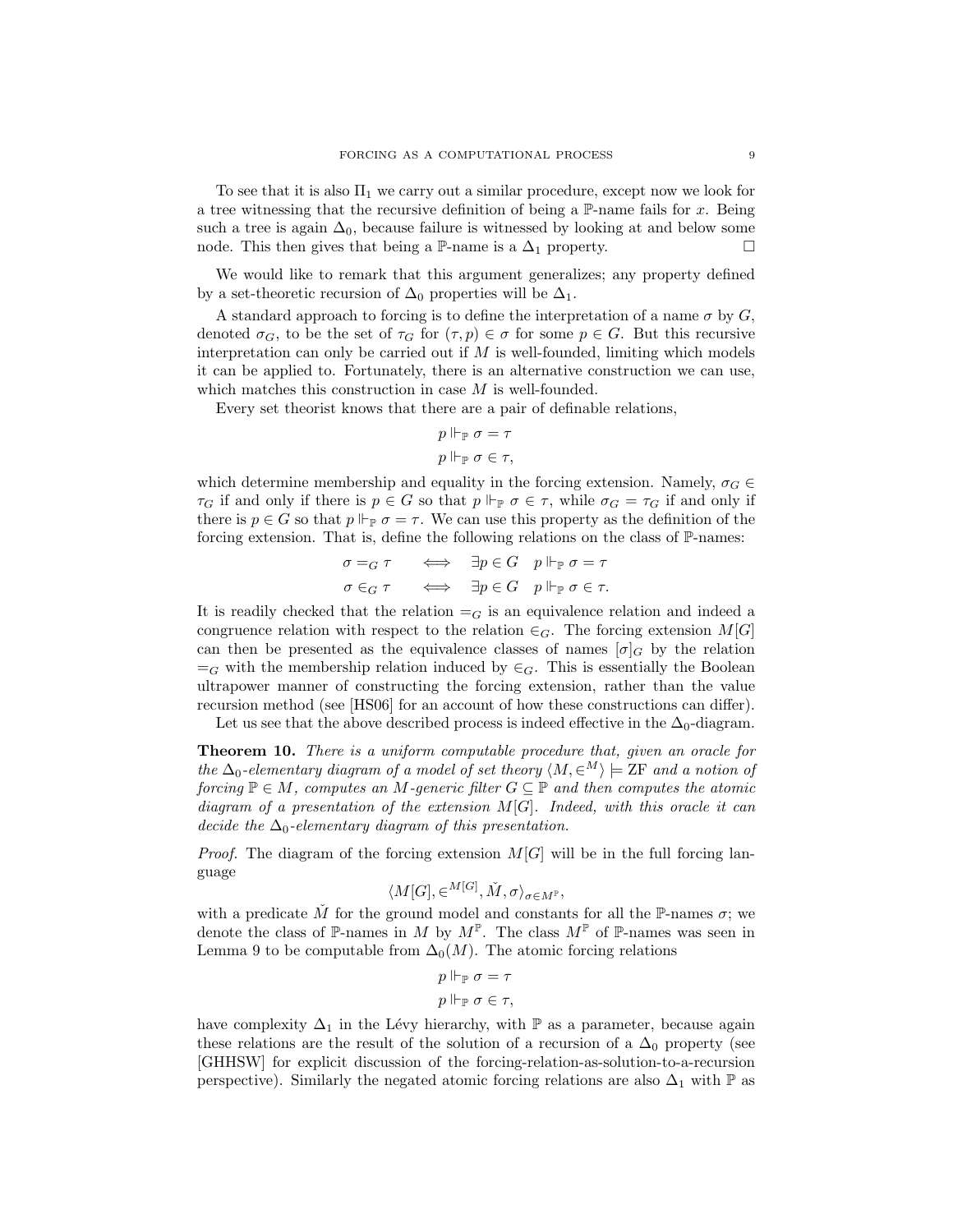a parameter. So given the  $\Delta_0$ -diagram and the generic G we can compute  $=_G$ , and thereby pick out representatives from the equivalence classes and compute a bijection onto  $\omega = \text{dom } M[G]$  from the collection of these classes: 0 will denote the class of the  $\le$ -least  $\mathbb{P}\text{-name}$ , 1 the class of the least  $\mathbb{P}\text{-name}$  not in the class of 0, and so on. Similarly, we can also compute  $\in_G$ , giving us the atomic diagram of  $M[G]$  (in the signature with just  $\in$ ).

We delay the argument that we can decide the  $\Delta_0$ -diagram of  $M[G]$  until after a discussion of truth in the forcing extension; see the proof of Theorem [11.](#page-9-0)  $\Box$ 

At last we come to truth in the forcing extension. As a first-order structure, truth in  $M[G]$  is given by the usual Tarskian recursive construction. A key fact in forcing, however, is that truth in the forcing extension is closely tied to the ground model. We have already seen the start of this with the atomic forcing relations  $p \Vdash \sigma \in \tau$  and  $p \Vdash \sigma = \tau$ . In general, for any formula  $\varphi(x_0, \ldots, x_n)$  there is a definable relation  $p \Vdash \varphi(\sigma_0,\ldots,\sigma_n)$  so that  $M[G] \models \varphi((\sigma_0)_G,\ldots,(\sigma_n)_G)$  if and only if there is  $p \in G$  so that  $p \Vdash \varphi(\sigma_0, \ldots, \sigma_n)$ . The map which sends  $\varphi$  to the formula  $p \Vdash \varphi$  is effective. And as we explain in the proof, this map does not increase complexity; if  $\varphi$  is  $\Delta_0$  then  $p \Vdash \varphi$  is  $\Delta_1$  and if  $\varphi$  is  $\Sigma_n$  (respectively  $\Pi_n$ ) for  $n \geq 1$  then  $p \Vdash \varphi$  is  $\Sigma_n$  (respectively  $\Pi_n$ ).

Using these forcing relations, we can compute the elementary diagram of the extension if we are given the elementary diagram of the ground model. Indeed, this goes level by level.

<span id="page-9-0"></span>Theorem 11. There is a uniform computable procedure that, given an oracle for the full elementary diagram of a model of set theory  $\langle M, \in^M \rangle \models$  ZF and a notion of forcing  $\mathbb{P} \in M$ , decides the full elementary diagram of the presentation of  $M[G]$ built in Theorem [10.](#page-8-0) Moreover, this goes level-by-level: given  $\mathbb P$  and an oracle for the  $\Sigma_n$ -elementary diagram of M, for  $n \geq 1$ , it can decide the  $\Sigma_n$ -elementary diagram of this presentation.

*Proof.* By the process of Theorem [10](#page-8-0) we can compute a generic  $G$  and the atomic diagram of M[G]. Consider next the forcing relations  $p \Vdash_{\mathbb{P}} \varphi(\sigma_0, \ldots, \sigma_n)$ , where  $p \in \mathbb{P}$  and  $\varphi$  is an assertion in the language of set theory with  $\mathbb{P}\text{-name parameters}$  $\sigma_i \in M^{\mathbb{P}}$ . For each formula  $\varphi$ , the corresponding forcing relation (as a relation on p and the names  $\sigma_i$ ) is definable in the ground model M. Furthermore, the proof that the forcing relations are definable is uniform, in the sense that from any formula  $\varphi$ , we can write down the formula defining the corresponding forcing relation.<sup>[6](#page-9-1)</sup> So it suffices to prove now that from the  $\Sigma_n$ -diagram of the ground model we can compute the  $\Sigma_n$ -diagram of the extension. Given the full diagram of the ground model, the same process will compute the full diagram of the extension.

First, we claim that the forcing relation  $p \Vdash \varphi(\sigma_0, \ldots, \sigma_n)$  for any  $\Delta_0$ -formula  $\varphi$  is complexity  $\Delta_1$  in the Lévy hierarchy. This can be proved by induction on formulae. The only nontrivial case is the bounded-quantifier case  $p \Vdash \exists x \in \tau \varphi(x, \sigma)$ , which by the forcing recursion is equivalent to saying that there is a dense collection of conditions  $q \leq p$  with some  $\langle \rho, r \rangle \in \tau$  such that  $q \leq r$  and  $q \Vdash \varphi(\rho, \sigma)$ . The point is that all these quantifiers remain bounded, and  $\Delta_1$  is closed under bounded

<span id="page-9-1"></span><sup>&</sup>lt;sup>6</sup>We are not claiming that the forcing relations are uniformly definable in  $M$ , since indeed as  $\varphi$  increases in complexity, the complexity of the definition of  $p \Vdash \varphi(\sigma)$  similarly rises. Rather, we only claim here that there is a computational procedure that maps any formula  $\varphi$  to the formula force<sub> $\varphi(p, \sigma)$ </sub> defining the forcing relation " $p \Vdash \varphi(\sigma)$ " in M.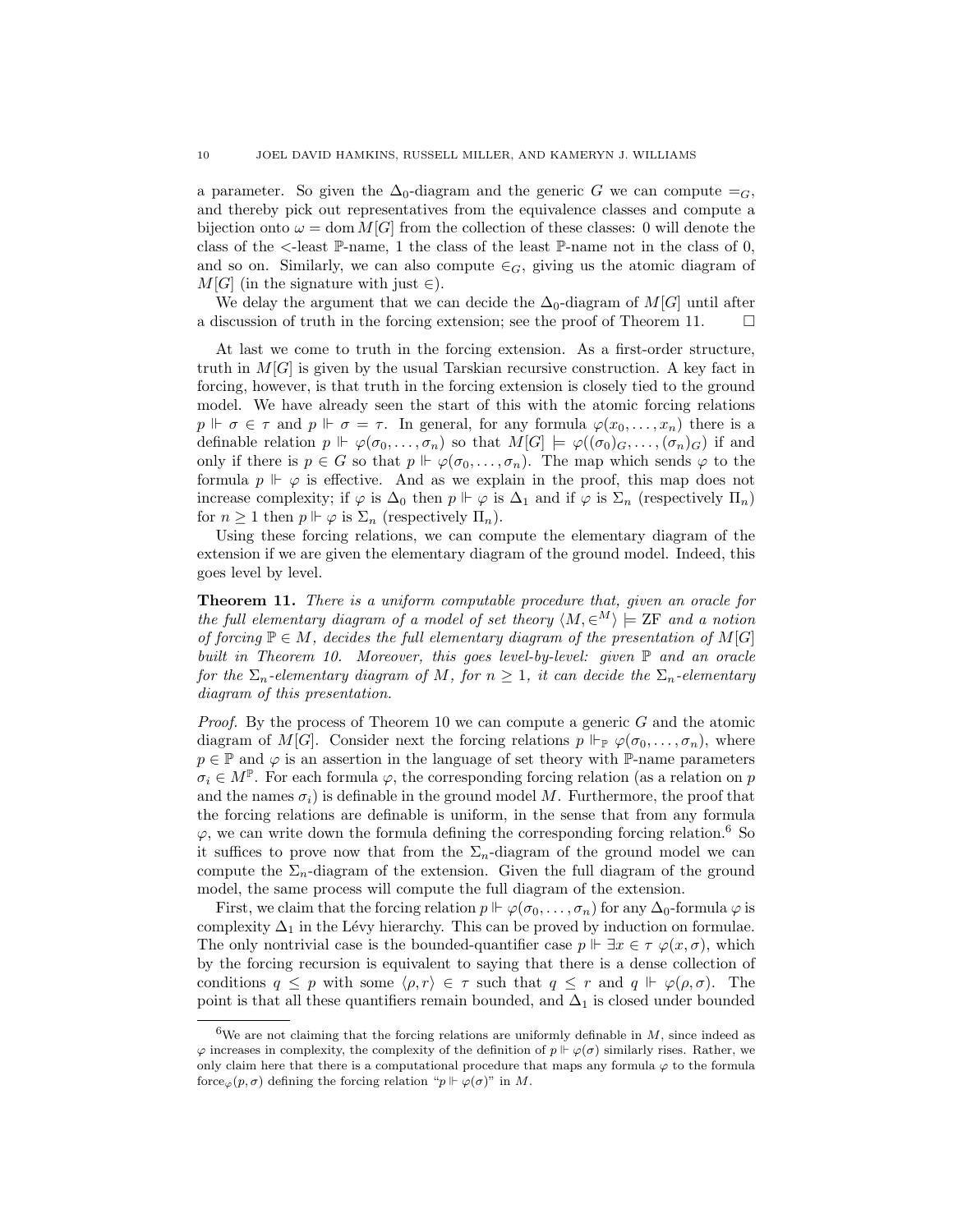quantification in set theory. This establishes that given the  $\Delta_0$ -diagram of M we can compute the  $\Delta_0$ -diagram of  $M[G]$ , completing the proof of Theorem [10.](#page-8-0)

We can now prove inductively that the forcing relation  $p \Vdash \varphi(\sigma)$  for  $\Sigma_n$ -formulae  $\varphi$  has complexity  $\Sigma_n$ , for  $n \geq 1$ , and similarly the forcing relation on  $\Pi_n$ -formulae is  $\Pi_n$ .<sup>[7](#page-10-0)</sup> We can tell if  $M[G] \models \varphi(\sigma_0,\ldots,\sigma_n)$ , for  $\varphi$  a  $\Sigma_n$ -formula, by looking for a condition  $p \in G$  such that M satisfies the assertion  $p \Vdash_{\mathbb{P}} \varphi(\sigma_0, \ldots, \sigma_n)$ .<sup>[8](#page-10-1)</sup> Thus, the  $\Sigma_n$ -diagram of the forcing extension  $M[G]$  can be computed from the  $\Sigma_n$ -diagram of M, for  $n \geq 1$ , as desired.

We can also prove a version of this theorem for computable infinitary formulae. By definition the  $\Sigma_0^c$ -formulae are the Boolean combinations of atomic formulae which, since we work in the Lévy signature, means precisely the  $\Delta_0$ -formulae—and these are also the  $\Pi_0^c$ -formulae. For computable ordinals  $\alpha$ , the  $\Sigma_{\alpha+1}^c$ -formulae are those  $\Sigma_{\alpha+1}$   $\mathcal{L}_{\omega_1,\omega}$ -formulae, with finitely many free variables  $\vec{x}$ , that are computable (countable) disjunctions of formulae  $\exists \vec{y}_m \gamma_m(\vec{x}, \vec{y}_m)$ , with each  $\gamma_m$  in  $\Pi^c_\alpha$ . (The length  $k_m$  of the tuple  $\vec{y}_m = (y_{m,1}, \ldots, y_{m,k_m})$  of variables may vary over m, but must be computable from m.) The  $\Pi_{\alpha+1}^c$ -formulae are their negations. For computable limit ordinals  $\alpha$ , the  $\Sigma^c_\alpha$ -formulae are computable disjunctions in which each individual disjunct is  $\Pi^c_\beta$  for some  $\beta < \alpha$ ; any computable presentation of  $\alpha$ may be used in this definition to give the  $\beta$ 's.

**Theorem 12.** Fix a computable ordinal  $\alpha$ . Then there is a single computable function  $f: \omega^2 \to \omega$  such that, for every model of set theory  $\langle M, \in^M \rangle \models \text{ZF}$  and every notion of forcing  $p = \mathbb{P} \in M$ , the function  $f(p, \cdot) : \omega \to \omega$  is an m-reduction from the  $\Sigma_{\alpha}^c$ -diagram of the structure  $M[G]$  produced by the procedure in Theorem [10](#page-8-0) to the  $\Sigma_{\alpha}^{c}$ -diagram of M itself. (Here  $p \in \omega = \text{dom } M$  is the domain element  $\mathbb{P}$ .)

*Proof.* Knowing that the characteristic function of  $\Delta_0(M[G])$  is given as  $\Psi^{\Delta_0(M)}$ for some Turing functional  $\Psi$ , we explain the m-reduction between the  $\Sigma_1^c$ -diagrams claimed in the theorem. A  $\Sigma_1^c$ -formula

$$
\bigvee_{m \in \omega} \exists \vec{y}_m \ \gamma_m([\sigma_1]_G, \ldots, [\sigma_k]_G, \vec{y}_m),
$$

using a computable sequence  $\langle \gamma_m \rangle_{m \in \omega}$  of  $\Delta_0$ -formulae about a finite tuple from M[G], holds in M[G] just if there exist  $m, s \in \omega$ , elements  $[\tau_1]_G, \ldots, [\tau_{k_m}]_G$  in  $M[G]$ , and a finite initial segment  $\rho \subseteq \Delta_0(M)$  such that  $\Psi^{\rho}$  converges within s steps on the Gödel number of the formula  $\gamma_m([\sigma_1]_G,\ldots,[\sigma_k]_G,[\tau_1]_G,\ldots,[\tau_{k_m}]_G)$ and outputs 1, meaning that this  $\Delta_0$ -formula holds in  $M[G]$ . This constitutes a  $\Sigma_1^c$ statement about M itself, quantifying over the  $\rho \subseteq \Delta_0(M)$  which cause the program  $\Psi$  to halt with value 1 (as well as over m, s, and the P-names). Since we can compute an index for this  $\Sigma_1^c$  statement about M from the original formula about  $M[G]$ , we have an *m*-reduction from  $\Sigma_1^c(M[G])$  to  $\Sigma_1^c(M)$ , as claimed. This same function is

<span id="page-10-0"></span><sup>&</sup>lt;sup>7</sup>Note that this argument uses the Replacement axiom schema. This is as  $p \Vdash \exists x \varphi(x)$  if and only if there are densely many  $q \leq p$  so that  $q \Vdash \varphi(\tau)$  for some name  $\tau$ . It is the Replacement schema that allows us to pull the bounded quantifier over  $q$  inside the unbounded quantifiers in the definition for  $q \Vdash \varphi(\tau)$  to obtain a  $\Sigma_n$ -formula.

<span id="page-10-1"></span><sup>8</sup>Recall that in this context we are working in the full forcing language with constants for every P-name, so it is sensible to ask whether  $M[G]$  satisfies  $\varphi(\sigma_0,\ldots,\sigma_n)$  where the  $\sigma_i$  here are constant symbols referring to  $(\sigma_i)_{G}$ .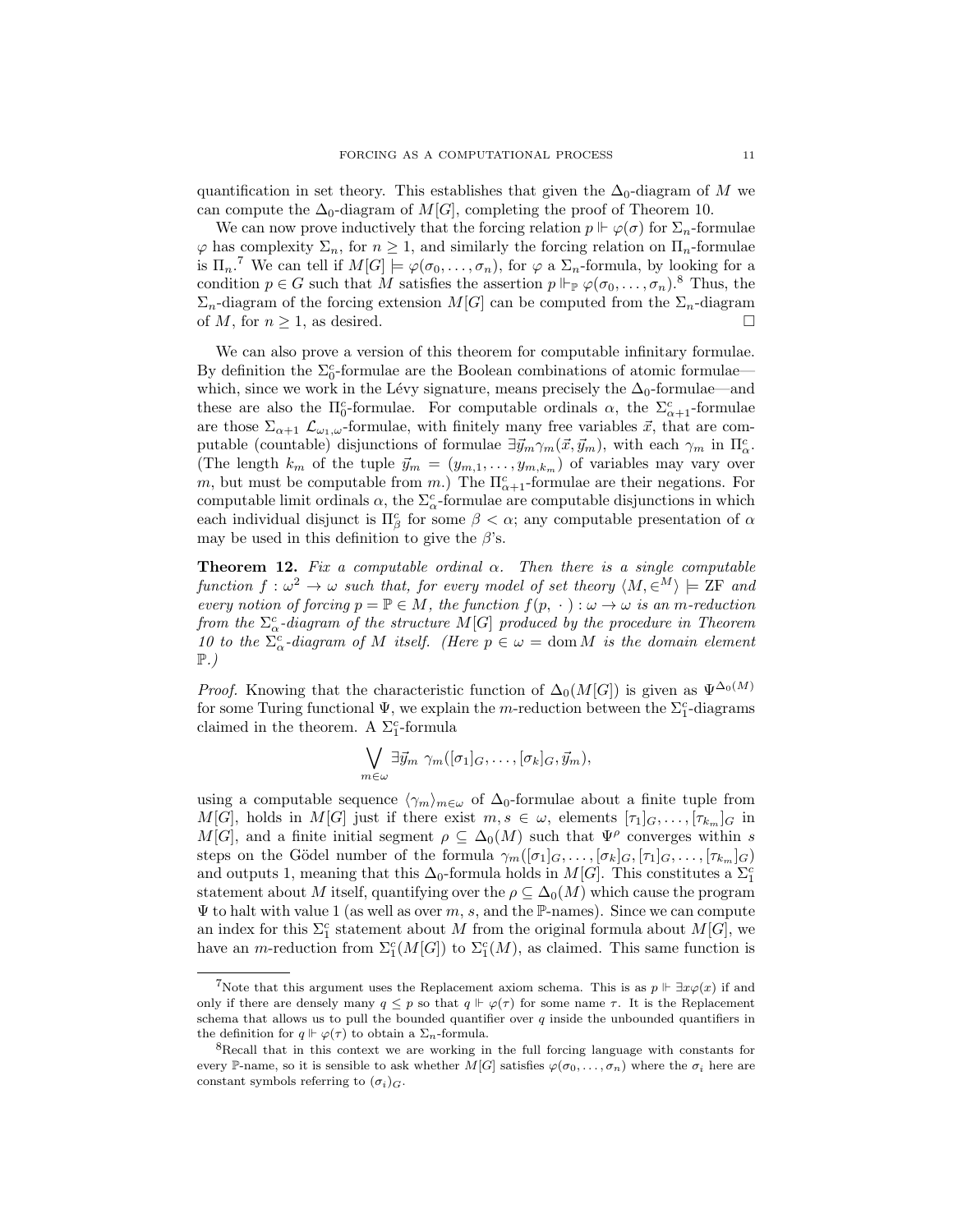an *m*-reduction from  $\Pi_1^c(M[G])$  to  $\Pi_1^c(M)$ , and analogous arguments hold with any larger computable ordinal  $\alpha + 1$  in place of 1, and also for limit ordinals.

### 5. The generic multiverse

<span id="page-11-0"></span>In the previous section we investigated the computable structure theory of how a model M of set theory relates to a single forcing extension  $M[G]$ . We turn now to a broader perspective. Given a model  $\langle M, \in^M \rangle$  of set theory, the *generic multiverse* of  $M$  is the smallest collection of models of set theory which is closed under extension by forcing and by grounds, where  $W$  is a *ground* of  $M$  if  $M$  is a forcing extension of W via a partial order in  $W$ . In this section we would like to investigate the extent to which the generic multiverse can be computed from countable  $M$ , extending the analysis in Section [4.](#page-4-0) Let us begin by looking at grounds.

Lemma 13. There is a uniform computable procedure which given an oracle for the  $\Pi_2$ -elementary diagram of a model of set theory  $\langle M, \in^M \rangle \models$  ZFC will compute a list of the  $\Delta_0$ -diagrams of the grounds of M.

*Proof.* Because the membership relation of a ground of  $M$  is the restriction of the membership relation of M and thus M and its grounds agree on  $\Delta_0$  truth, all we need to compute is the domains of the grounds. The key fact is the ground model enumeration theorem [\[FHR15,](#page-24-5) Theorem 12], which asserts that the grounds of a model of ZFC are uniformly definable by a  $\Pi_2$ -formula. (See also [\[BHTU16,](#page-23-1) Section 2. That is, there is a  $\Pi_2$ -formula  $\varphi(x, r)$  so that for each r either  $\{x : \varphi(x, r)\}\$ is empty or else it is a ground [\[FHR15\]](#page-24-5). So given the  $\Pi_2$ -elementary diagram of M we can compute whether  $\{x : M \models \varphi(x, r)\}\$ is nonempty, say by checking whether  $\varphi(\emptyset, r)$  holds. We can thus compute the set  $\{(n, x) : M \models \varphi(x, r_n)\}\$  where  $r_n$  is the nth element r of M, according to the order on  $\omega$ , so that  $\{x : \varphi(x, r)\}$  is nonempty. From this we can get a list of the  $\Delta_0$ -diagrams of the grounds of M.

Let us highlight the assumption in the statement of this theorem that  $M$  satisfies the axiom of choice, an assumption that was missing in the results in Section [4.](#page-4-0) In [\[GJ14\]](#page-24-6), Gitman and Johnstone showed for an ordinal  $\delta$  that DC<sub> $\delta$ </sub>, a version of the principle of dependent choice which is weaker than the full axiom of choice, suffices to establish that ground models are definable for a certain class of forcings, namely those with a gap at  $\delta$ . (See their paper for definitions and details.) They conjectured that the ground model definability theorem fails for ZF. This remains an open problem, but Usuba has recently achieved some partial results [\[Usu19\]](#page-25-2). We assumed M satisfies the axiom of choice because in this case we do know that the grounds are uniformly definable. If Gitman and Johnstone's conjecture were to be refuted, then we could improve this theorem to assume the model satisfies only ZF instead of ZFC.

<span id="page-11-1"></span>Corollary 14. Given an oracle for the full elementary diagram of a model of set theory  $\langle M, \in^M \rangle \models$  ZFC, there is a computable procedure to compute a list of the full elementary diagrams of the grounds of M.

*Proof.* This follows using the fact that the translation map on formulae  $\varphi \mapsto \varphi^W$ is computable, if  $W$  is a definable class, since the translation is merely replacing unbounded quantifiers with quantifiers bounded by  $W$ . So from the full elementary diagram of M we can compute a listing of the elementary diagrams of the grounds W of  $M$ .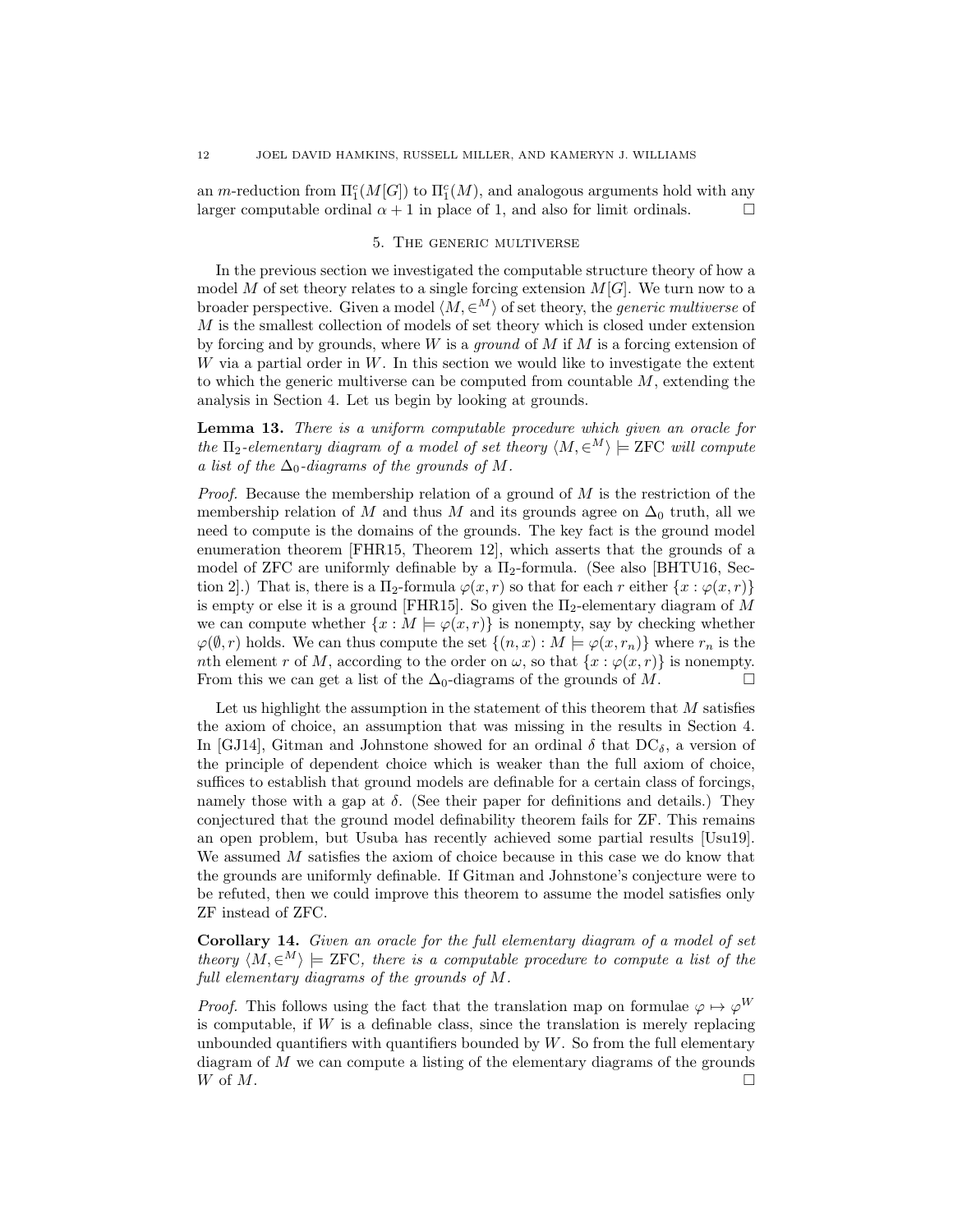We turn now from the grounds to the full generic multiverse. It is not possible to compute a listing of all the models in the generic multiverse for the simple reason that the generic multiverse is uncountable. Even if we restrict to extensions from just a single simple forcing, for instance the forcing to add a Cohen real, there will still be uncountably many extensions. Nevertheless, the *computable generic* multiverse of M, that portion of the multiverse computable from the diagram of M, is close to the full multiverse in a sense we now describe.

Usuba's result that the grounds are strongly downward directed [\[Usu17\]](#page-25-3) implies that every model in the generic multiverse of  $M$  is at most two steps away from  $M$ , namely it is a forcing extension of a ground of  $M$ . While we cannot in general hope that every model is computable from the elementary diagram of  $M$ , we can always compute a model which is a forcing extension of the same ground by the same poset.

**Corollary 15.** Let  $\langle \bar{N}, \in \bar{N} \rangle$  be a model in the generic multiverse of M, where  $\bar{N} = W[\bar{G}]$  for a distinguished ground W of M where  $\bar{G}$  is generic over W for a distinguished poset  $\mathbb{P}$ . Given an oracle for the full elementary diagram of M there is a computable procedure to compute a W-generic filter  $G \subseteq \mathbb{P}$  and decide the full elementary diagram of  $N = W[G]$ .

*Proof.* This follows immediately from Corollary [14](#page-11-1) and Theorem [11.](#page-9-0)  $\Box$ 

On the other hand, there is a different sense in which the computable generic multiverse of  $M$  is far from the full generic multiverse of  $M$ . Namely, the computable generic multiverse is not dense in the generic multiverse. There are models in the generic multiverse so that no extension of them can be computed from the full diagram for M.

**Theorem 16.** Let  $\langle M, \in^M \rangle$  be a countable model of ZF. Then there is  $M[G]$  a forcing extension of M by the forcing to add a Cohen-generic  $G \subseteq \omega^M$  so that no outer model of of M[G] has a  $\Delta_0$ -diagram computable from the full elementary diagram of M.

*Proof.* Let us first describe the generic G. Fix any real z, thought of as an  $\omega$ -length binary sequence, which is not computable from the full elementary diagram of M. From the diagram of M we can compute a list of the dense subsets of  $Add(\omega, 1)^M$ . We use this list to build a generic, in the following manner. Start with  $p_0 = \langle z(0) \rangle$ . Having built  $p_n$ , first extend to meet the nth dense set, minimizing the length of the extension (if there is more than one minimal length extension to the nth dense set then pick arbitrarily). Then put  $z(n + 1)$  on the end to get  $p_{n+1}$ . Because we met every dense set,  $G = \bigcup_n p_n$  is generic.<sup>[9](#page-12-0)</sup>

Assume now that  $\langle N, \in^{N} \rangle$  is an outer model of  $M[G]$ , where we think of the universe of N as being  $\mathbb N$  with  $\in^N$  being some binary relation on  $\mathbb N$ . Let us see how to compute z from the  $\Delta_0$ -diagram of N and the full diagram for M. Without loss of generality we may assume that the ordinals  $\leq \omega$  in M and N are represented by the same natural numbers, as we may compute an isomorphic copy of  $N$  with

<span id="page-12-0"></span><sup>&</sup>lt;sup>9</sup>Note that this process works even if M is  $\omega$ -nonstandard. In this case, we still have a list, whose ordertype is the real  $\omega$ , of the dense subsets of  $Add(\omega, 1)^M$ . And since for each  $a \in \omega^M$  it is dense in  $\text{Add}(\omega, 1)^M$  to have a condition with length  $\geq a$ , the G we produce is unbounded in  $\omega^M$ .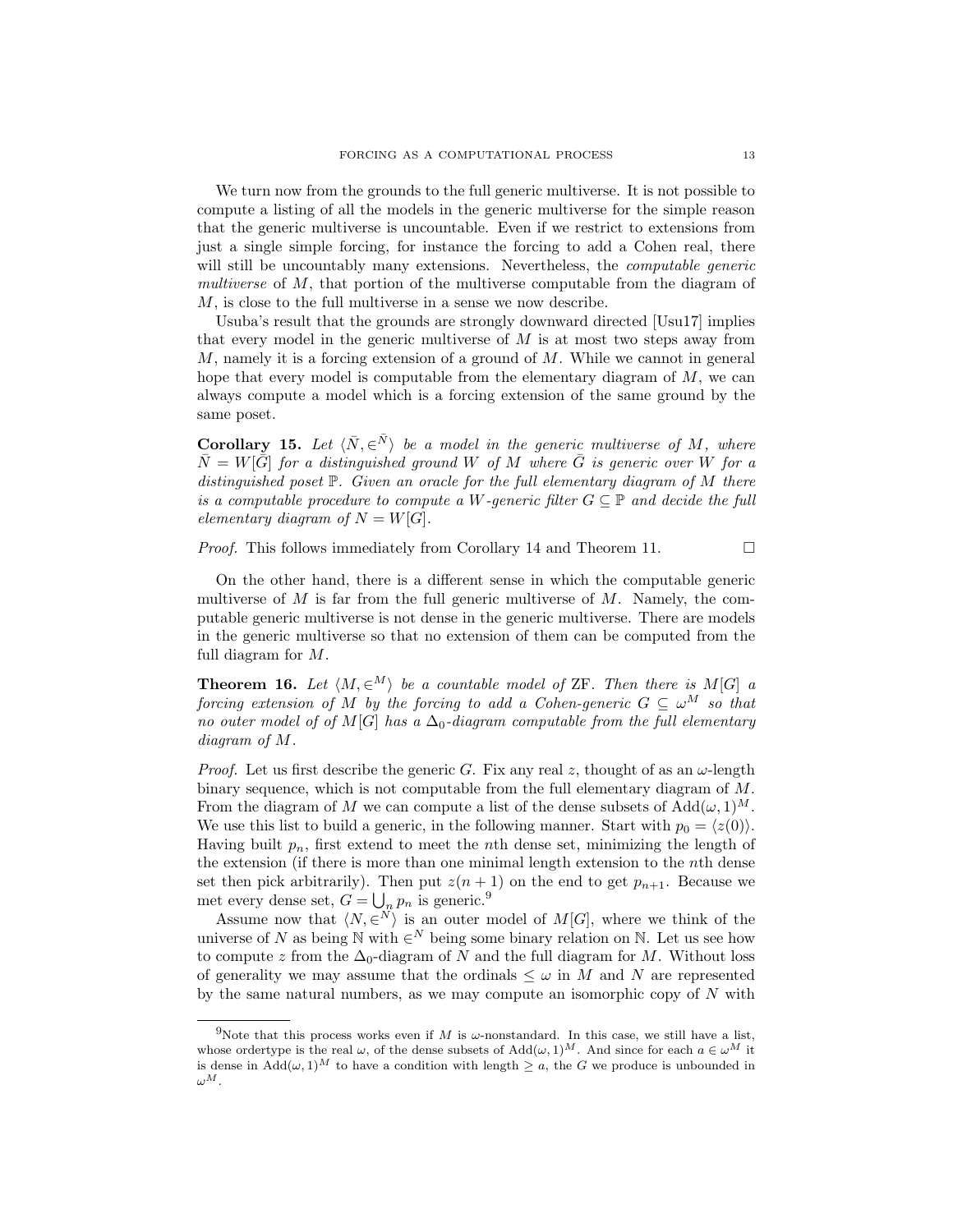this property from what we are given. Fix the index of G in N. From the  $\Delta_0$ diagram of N we can compute  $z(0)$ , simply by asking what the first bit of G is. From the full diagram of M we know the shortest distance we have to extend past  $p_0 = \langle z(0) \rangle$  to meet the 0th dense set. So we can compute the next coding point and thereby recover  $z(1)$  and  $p_1$ . Continuing this process upward, we can compute  $z(n)$  for each n. Therefore, if we could compute the  $\Delta_0$ -diagram of N from the full diagram of  $M$  then we could compute  $z$  from the full diagram of  $M$ , which would be a contradiction.  $\Box$ 

Next we wish to discuss the extent to which the computable generic multiverse has the same structural properties as the full generic multiverse. Let us start with the following property, due essentially to Mostowski [\[Mos76\]](#page-25-4) and recently extended in [\[HHKVW19\]](#page-24-7). Given a collection  $\mathcal E$  of models in the generic multiverse, say that  $\mathcal E$  is amalgamable when there is a model in the generic multiverse which contains every model in U. Note that if each model in  $\mathcal E$  is a forcing extension of M it is equivalent to ask whether there is a forcing extension of  $M$  which contains every model in  $\mathcal{E}$ .

**Theorem 17** (Mostowski). Let I be a finite set and let  $A$  be a family of subsets of I which contains all singletons and is closed under subsets. Let  $\langle M, \in^M \rangle \models$  ZF be a countable model of set theory. Then there are reals  $c_i \subseteq \omega^M$  for  $i \in I$  so that each  $c_i$ is Cohen-generic over M and for  $A \subseteq I$  the family  $\{M[c_i] : i \in A\}$  is amalgamable if and only if  $A \in \mathcal{A}$ .

The same phenomenon happens within the computable generic multiverse.

**Theorem 18.** Let  $I$  be a finite set and let  $A$  be a family of subsets of  $I$  which contains all singletons and is closed under subsets. Let  $\langle M, \in^M \rangle \models$  ZF be a countable model of set theory. Then from an oracle for the elementary diagram of M there is a procedure to compute Cohen reals  $c_i \subseteq \omega^M$  generic over M and the elementary diagrams of  $M[c_i]$  for  $i \in I$  so that for  $A \subseteq I$  the family  $\{M[c_i] : i \in A\}$  is amalgamable in the generic multiverse if and only if  $A \in \mathcal{A}$ .

*Proof.* In the language of [\[HHKVW19\]](#page-24-7), let z be a *catastrophic real* for M; that is,  $z$  is a real so that no outer model of M can contain z. We claim that there is such  $z$  computable from the elementary diagram of  $M$ . Namely, we can take  $z$  to be an isomorphic copy of  $\in^M$  on  $\omega$ , along with with an isomorphism onto M. Then, by the Mostowski collapse lemma, any model of ZF which contains z would have to contain  $\in^M$  itself as a set, which is impossible for an outer model of M.

Without loss we may assume that  $I, A \in M$ . For each  $A \subseteq I$  let  $\mathbb{P}_A$  be the forcing  $\prod_{i\in A} \text{Add}(\omega, 1) \in M$ . From the elementary diagram of M we can compute a listing, in order<br>type  $\omega$ , of all pairs  $\langle A, D \rangle$  with  $A \in \mathcal{A}$  and  $D \in M$  a dense subsets of  $\mathbb{P}_A$ . We build the Cohen reals  $c_i$  by means of a descending sequence of conditions, which we think of as filling in an  $\omega^M \times I$  matrix with 0s and 1s, with the *i*th column growing into  $c_i$ . We will ensure that at each step of the construction we have built all columns up to the same height.

We start with a completely empty matrix, i.e. with  $c_i^0 = \emptyset$  for all  $i \in I$ . Now suppose we have built up  $c_i^n$ . We are presented with  $A_n \in \mathcal{A}$  and  $D_n \subseteq \mathbb{P}_A$  dense. Extend the columns with index in  $A_n$  to collectively meet  $D_n$ , then pad with 1s to ensure the columns all have the same height. Next, pad the remaining columns with 0s to build them up to the same height, then extend each column by appending a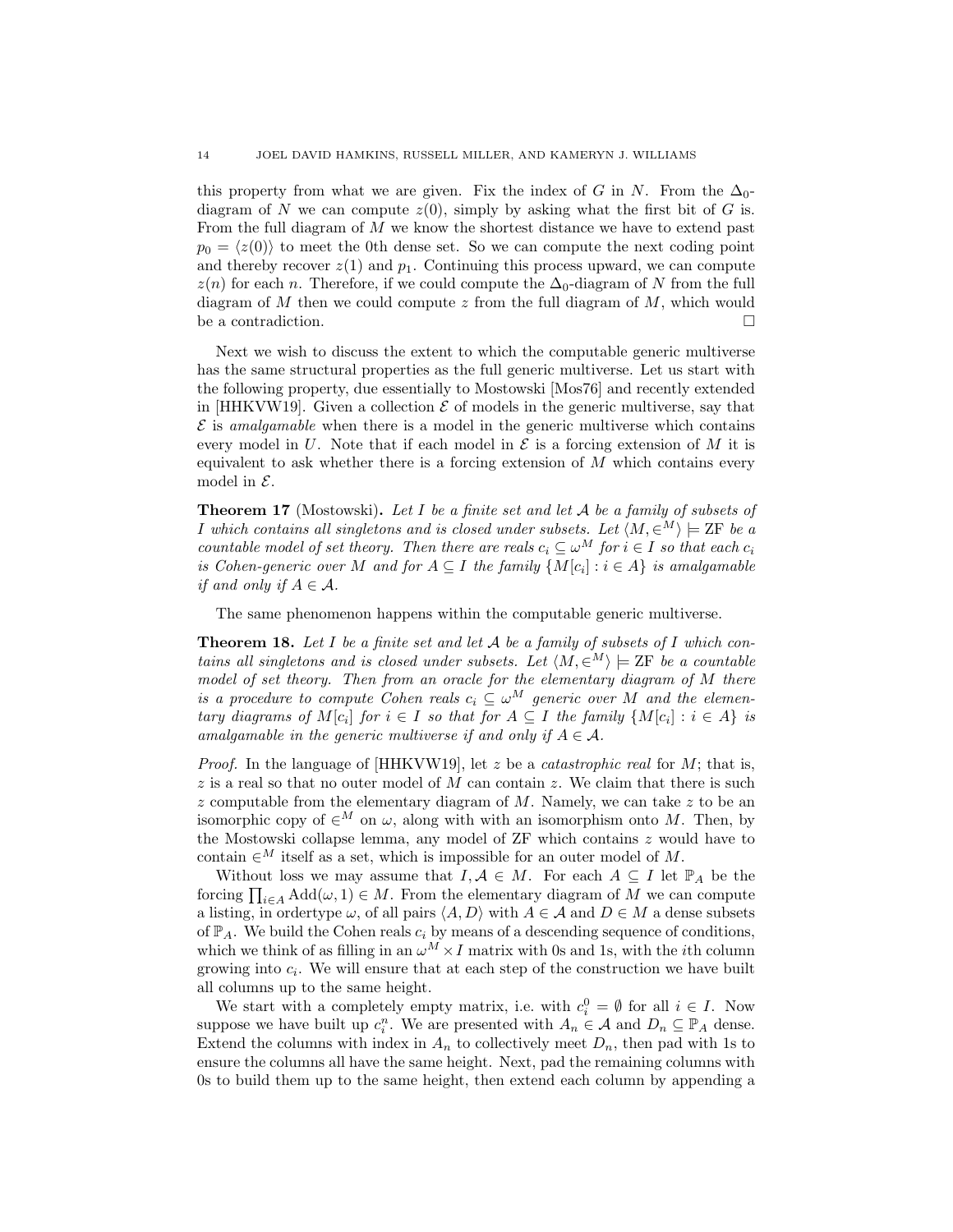row of 1s followed by a row of  $z(n)$ 's. Note that this process is computable given the  $\Delta_0$ -diagram of M, since from that we can compute the minimal length we need to extend to meet  $D_n$  and then pick one of the finitely many extensions of that length. So if we set  $c_i$  to be the generic determined by  $\langle c_i^n : n \in \omega \rangle$  then  $c_i$  is computable from the diagram of  $M$ . And so, once we know the  $c_i$ 's are generic we know that we can, as before, compute the full diagrams of the  $M[c_i]$ 's.

It remains only to see that the  $M[c_i]$ 's have the desired amalgamability property. First, suppose that  $A \in \mathcal{A}$ . Then we built up  $\{c_i : i \in A\}$  so that they met every dense subset of  $\mathbb{P}_A$  in M. So the  $c_i$  for  $i \in A$  are mutually generic and so the family  ${M[c_i] : i \in A}$  is amalgamable, witnessed by  $M[c_i : i \in A]$ . In particular, this shows that each  $c_i$  is generic over M. Now suppose that  $A \in \mathcal{P}(I) \setminus \mathcal{A}$ . Then, by the construction, the only rows in which each  $c_i$  for  $i \in A$  has value 1 are the rows immediately before or at where the bits of z are coded. So no outer model of  $M$ which satisfies ZFC can contain each  $c_i$  for  $i \in A$ .

In [\[HHKVW19\]](#page-24-7), the first and third author along with Habič, Klausner, and Verner extended Mostowski's theorem. We will not reproduce that article here, but we wish to note that the constructions therein are all effective. Given an oracle for the elementary diagram of M there are computable procedures to compute the desired generics for the results from that article. So the properties of the generic multiverse explored in that article are also enjoyed by the computable generic multiverse.

To close out this section, we remark that the existence of many (non-isomorphic) grounds for the same countable model of ZFC implies that in general it is impossible to recover M effectively—or even non-effectively—from an arbitrary copy of  $M[G]$ . M has a canonical embedding into  $M[G]$  by the map sending each  $x \in M$  to the class  $[\check{x}]_G$ , where the P-name  $\check{x}$  is defined by recursion as  $\{\langle \check{y}, 1 \rangle : y \in x\}$ . With a  $\Delta_0(M)$ -oracle, one can compute  $\check{x}$  from x, by the methods seen earlier for recursive definitions, and thereby compute the canonical embedding of M into  $M[G]$ . Its image will thus be  $\Delta_0(M)$ -computably enumerable in  $M[G]$ , but it is not defined uniformly across copies of  $M[G]$ .

The question of how to recover a copy of M from a copy of  $M[G]$  is closely tied to the question of whether  $\Delta_0(M[G])$  can compute  $\Delta_0(M)$ , and if so, whether there is a uniform procedure for doing so from all copies of  $M[G]$ . The answer is not obvious. Indeed, one can imagine the possibility that the isomorphism type of the structure  $M[G]$  may be simpler in some sense than that of M, and that therefore there may exist a copy of  $M[G]$  that cannot compute any copy of M. For example, perhaps  $M[G]$  satisfies GCH, whereas the map  $\kappa \mapsto 2^{\kappa}$  on cardinals in M may have been far more chaotic and may have encoded some information not intrinsically recoverable from  $M[G]$ .

There is an analogy here to computable fields. Rabin's Theorem states that for every computable field F, the algebraic closure  $\overline{F}$  also has a computable presentation, and that both a copy of  $\overline{F}$  and an embedding of F into that copy may be computed uniformly from the atomic diagram of  $F$ , in the signature with  $+$  and  $\cdot$ . This much is analogous to our results above for a given  $(M, \mathbb{P})$ . However, the uniformity carries over to countable fields F that are not computably presentable, and in this case the algebraic closure may be far simpler than any presentation of  $F$ , as every countable algebraically closed field has a computable presentation. Taking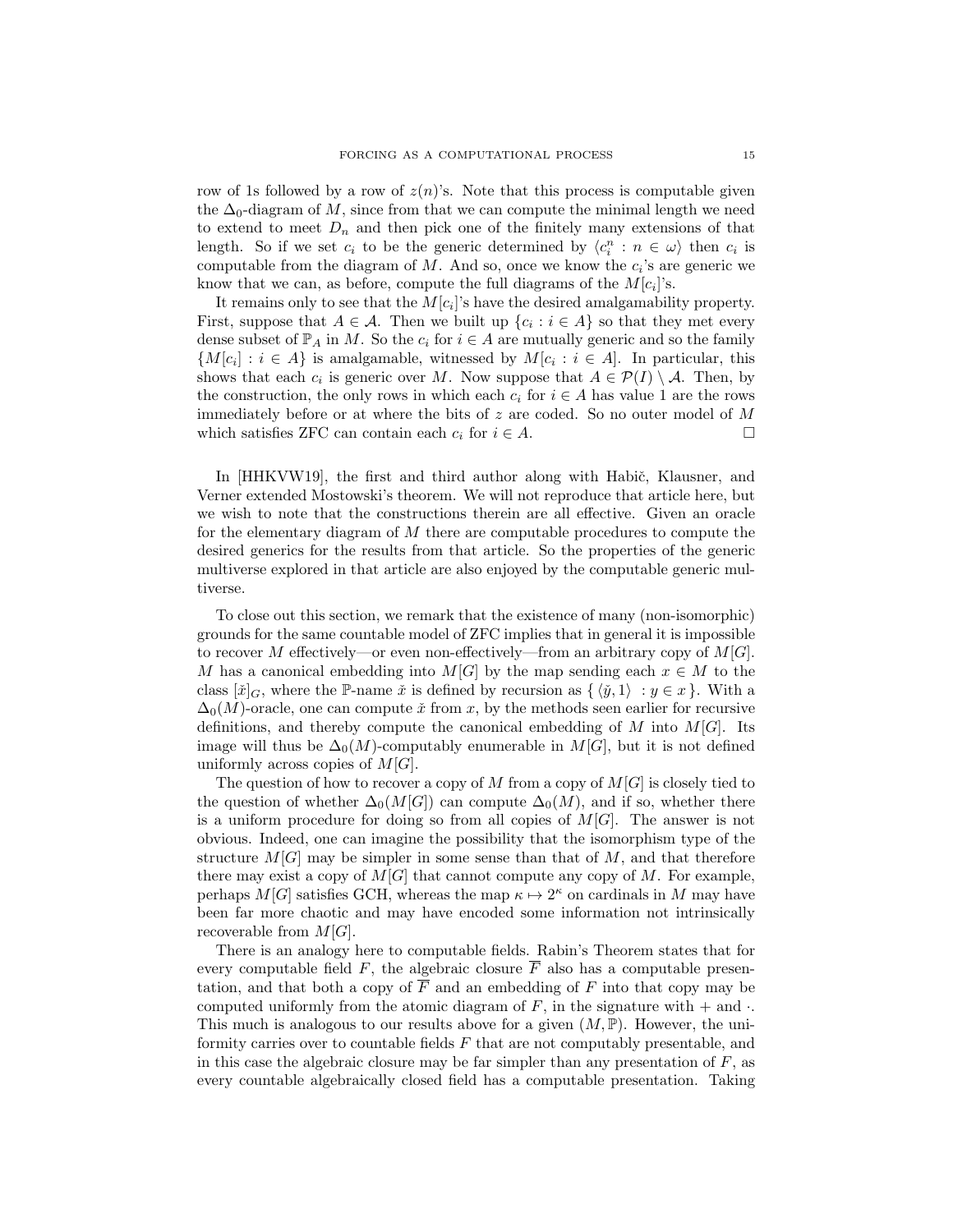the algebraic closure smooths out a field and eliminates complexity, and we ask whether the same might happen with a forcing extension of a model of set theory.

Question 19. Let M be a countable model of ZFC, and  $\mathbb{P} \in M$  a forcing notion, for which the procedure in Theorem [10](#page-8-0) computes a filter G and the atomic diagram of a presentation of M[G]. Can there exist a presentation  $\mathcal{A} \cong M[G]$  such that for every presentation  $\dot{M}^* \cong M$ , we have  $\Delta_0(\dot{M}^*) \nleq_T \Delta_0(\mathcal{A})$ ? And if so, can this presentation A be the one computed by our procedure?

### 6. Class forcing

<span id="page-15-0"></span>Elsewhere, we have restricted our attention to forcing notions which are set-sized. We detour in this section to consider proper class-sized forcing notions. There are two major approaches to formulate class forcing, and we consider both of them. The first approach, let us call it the first-order approach, is to work over ZF (possibly assuming more) and deal with a definable class. A generic then has to meet every definable dense subclass of the forcing notion.

Theorem 20. Given an oracle for the full elementary diagram of a countable model  $\langle M, \in^M \rangle \models$  ZF and given a definable pretame class forcing  $\mathbb{P} \subseteq M$ , there is a computable procedure to compute an M-generic filter  $G \subseteq \mathbb{P}$  and decide the full elementary diagram of the forcing extension  $M[G]$ .

See [\[Fri00,](#page-24-8) Section 2.2] for a definition of pretameness, which is equivalent to the preservation of  $ZF^-$  (in the language with a predicate for the generic filter). The reason to ask  $\mathbb P$  to be pretame is that the pretame forcings are precisely those which have a definable atomic forcing relation [\[HKS18\]](#page-24-9).

*Proof.* From the full diagram of  $M$  we can compute a list of the definable dense subclasses of  $\mathbb{P}$ . So we can compute G as in Theorem [8.](#page-5-0) Now given the atomic forcing relation for  $\mathbb P$  there is a computable procedure to associate a formula  $\varphi$  with the formula defining the corresponding forcing relation  $p \Vdash \varphi$ . So we can compute  $M[G]$  and its full elementary diagram as in Theorem [11.](#page-9-0)

This answers the question for the first-order approach. We turn now to the other approach, call it the second-order approach. For this approach classes are actual objects in our models, where we work (in first-order logic) with two-sorted structures. We work over a second-order set theory, such as Gödel–Bernays set theory GB or Kelley–Morse set theory KM.<sup>[10](#page-15-1)</sup> We will use italic letters such  $M$  to refer to the sets and calligraphic letters such as  $M$  to refer to the classes of a model of second-order set theory. Abusing notation slightly, we will also use  $\mathcal M$  to refer to the whole model; this is unambiguous, as the sets are definable from the classes. A class forcing notion  $\mathbb P$  is then a class in the model and a generic meets every dense subclass of  $\mathbb P$  in the model. We will write  $\mathcal M[G]$  for the extension by a generic  $G \subseteq \mathbb{P}.^{11}$  $G \subseteq \mathbb{P}.^{11}$  $G \subseteq \mathbb{P}.^{11}$ 

<span id="page-15-1"></span> $^{10}$ GB is the weaker of the two, stating the existence of classes defined predicatively quantification is allowed only over sets. On the other hand, KM allows for impredicative comprehension, defining classes by quantifying over the classes. See [\[Wil19,](#page-25-5) Section 2] for precise axiomatizations of these two theories, as well as a discussion for their place in the hierarchies of second-order set theories.

<span id="page-15-2"></span> $11$ Our approach is in first-order logic with two-sorted structures, but as is well-known one can equivalently work in second-order logic with Henkin semantics. In this semantics, one explicitly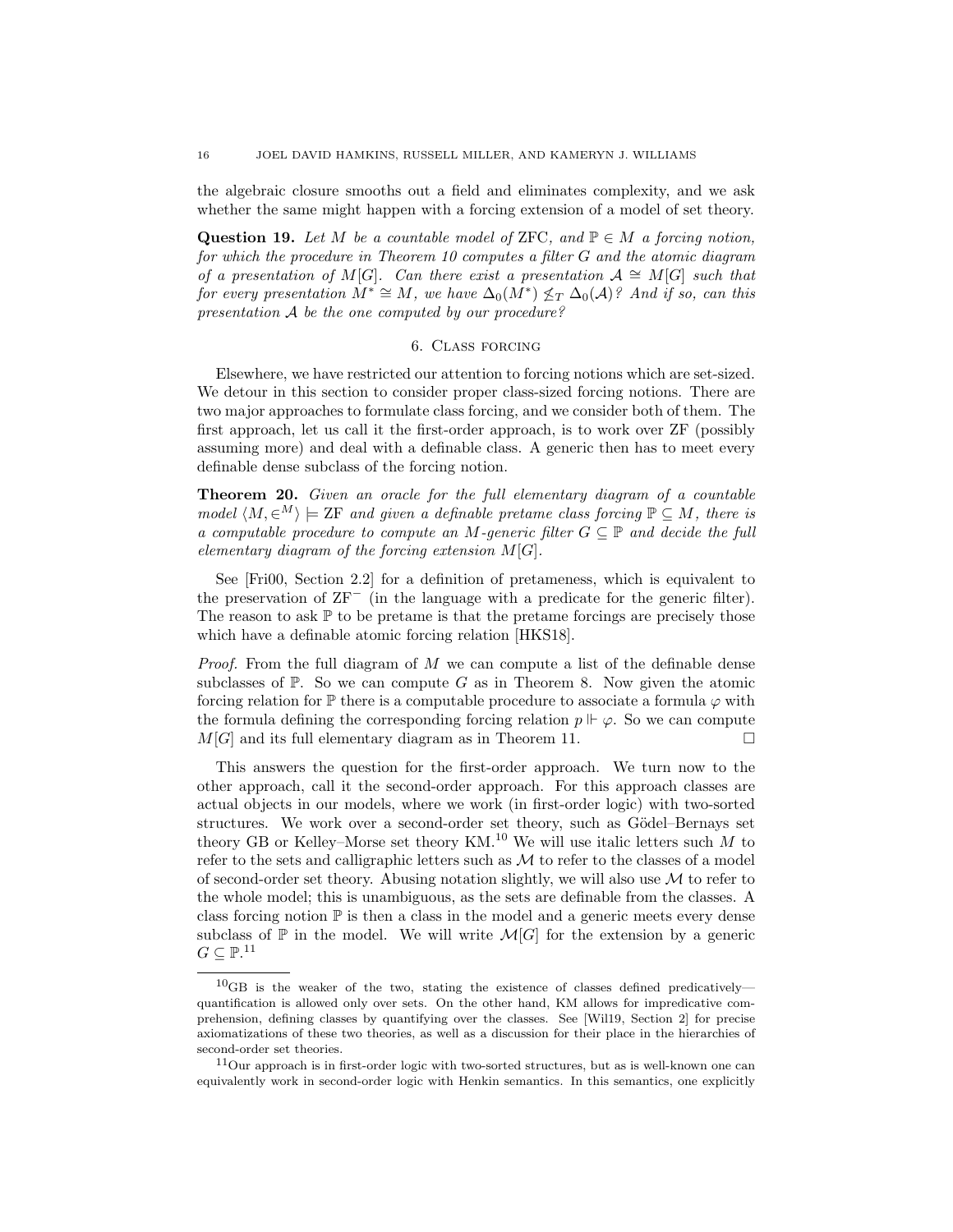Let  $\Delta_0^1$  refer to the class of formulae with only set quantifiers. Up to equivalence, this is the same as the class of formulae where all quantifiers are bounded, possibly by classes, because  $\exists x \varphi(x)$  is equivalent to  $\exists x \in V \varphi(x)$ . So this is the second-order analogue of  $\Delta_0$  in the first-order Lévy hierarchy.

<span id="page-16-0"></span>**Theorem 21.** Let  $\langle M, \in^{\mathcal{M}} \rangle$  be a countable model of GB and suppose  $\mathbb{P} \in \mathcal{M}$  is a class forcing notion with its atomic forcing relation a class in M. Then, from an oracle for the  $\Delta_0^1$ -elementary diagram of M there is a computable procedure to compute an M-generic filter  $G \subseteq \mathbb{P}$  and the  $\Delta_0^1$ -diagram of  $\mathcal{M}[G]$ .

*Proof.* Begin by observing that it is  $\Delta_0^1$  to say that a class is a dense subclass of  $\mathbb{P}$ . So from the  $\Delta_0^1$ -diagram for  $\mathcal M$  we can compute a list of all the dense subclasses of P. We can then compute an  $M$ -generic filter  $G ⊆ P$  as in Theorem [8.](#page-5-0) Next, note that being a class  $\mathbb{P}\text{-name}$  is a  $\Delta_0^1$  property, because a class  $\mathbb{P}\text{-name}$  is a class whose elements are all pairs of elements of  $\mathbb P$  and a set  $\mathbb P$ -name, and being a set  $\mathbb P$ -name is a  $\Delta_0^1$  property. So we can decide which elements of M are P-names. Further observe that the relations

$$
p \Vdash \sigma \in \tau, \quad p \Vdash \sigma = \tau, \quad p \Vdash \sigma \in T, \quad p \Vdash \Sigma = T
$$

are all  $\Delta_0^1$ . As in the proof of Theorem [11](#page-9-0) given the generic G we can define relations  $=$ <sub>G</sub> and ∈<sub>G</sub> on the P-names, which are decidable from the  $\Delta_0^1$ -diagram. And so we can pick out representatives of the  $=_G$ -equivalence classes, thereby computing the atomic diagram of  $\mathcal{M}[G]$ . Finally, observe that for a  $\Delta_0^1$ -formula  $\varphi$  that  $p \Vdash$  $\varphi(\Sigma_0,\ldots,\Sigma_n)$  is  $\Delta_0^1$ , as it is defined from the atomic forcing relation by quantifying over sets. So we can decide the  $\Delta_0^1$ -diagram of  $\mathcal{M}[G]$ .

As in the set forcing case, from the full elementary diagram of  $M$  we can compute the full elementary diagram of the class forcing extension.

**Theorem 22.** Let  $\langle M, \in^{\mathcal{M}} \rangle$  be a countable model of GB and suppose  $\mathbb{P} \in \mathcal{M}$  is a class forcing notion with its atomic forcing relation in M. Then, from an oracle for the second-order elementary diagram of M there is a computable procedure to compute an M-generic filter  $G \subseteq \mathbb{P}$  and the second-order elementary diagram of  $\mathcal{M}[G].$ 

To clarify, by the second-order elementary diagram of a model of second-order set theory we mean second-order in the sense of allowing quantifying over the classes of the model—that is, in the Henkin semantics—not second-order in some external sense.

*Proof.* By Theorem [21](#page-16-0) we can compute G and the  $\Delta_0^1$ -diagram of  $\mathcal{M}[G]$ . The result for the full diagram then follows from the fact that  $p \Vdash \varphi(T_0, \ldots, T_n)$  is second-order definable when  $\varphi$  is second-order.

It is natural to ask whether this goes level-by-level. The  $\Sigma_n^1$  and  $\Pi_n^1$ -formulae are inductively defined from the  $\Delta_0^1$ -formula similar to how in first-order set theory the  $\Sigma_n$  and  $\Pi_n$ -formulae are defined from the  $\Delta_0$ -formulae. For instance, a formula is  $\Sigma_2^1$  if it is of the form  $\exists X \forall Y \varphi(X, Y)$ , where both quantifiers are over the classes

lists out the classes considered for the second-order part of semantics. Note, however, that to make this approach amenable to the context of computable structure theory we would have to attach to each model a list of the classes to be used for its second-order semantics. That is, we would need natural numbers to identify each class and have a relation about the set-class membership relation. This amounts to the same as the approach in first-order logic.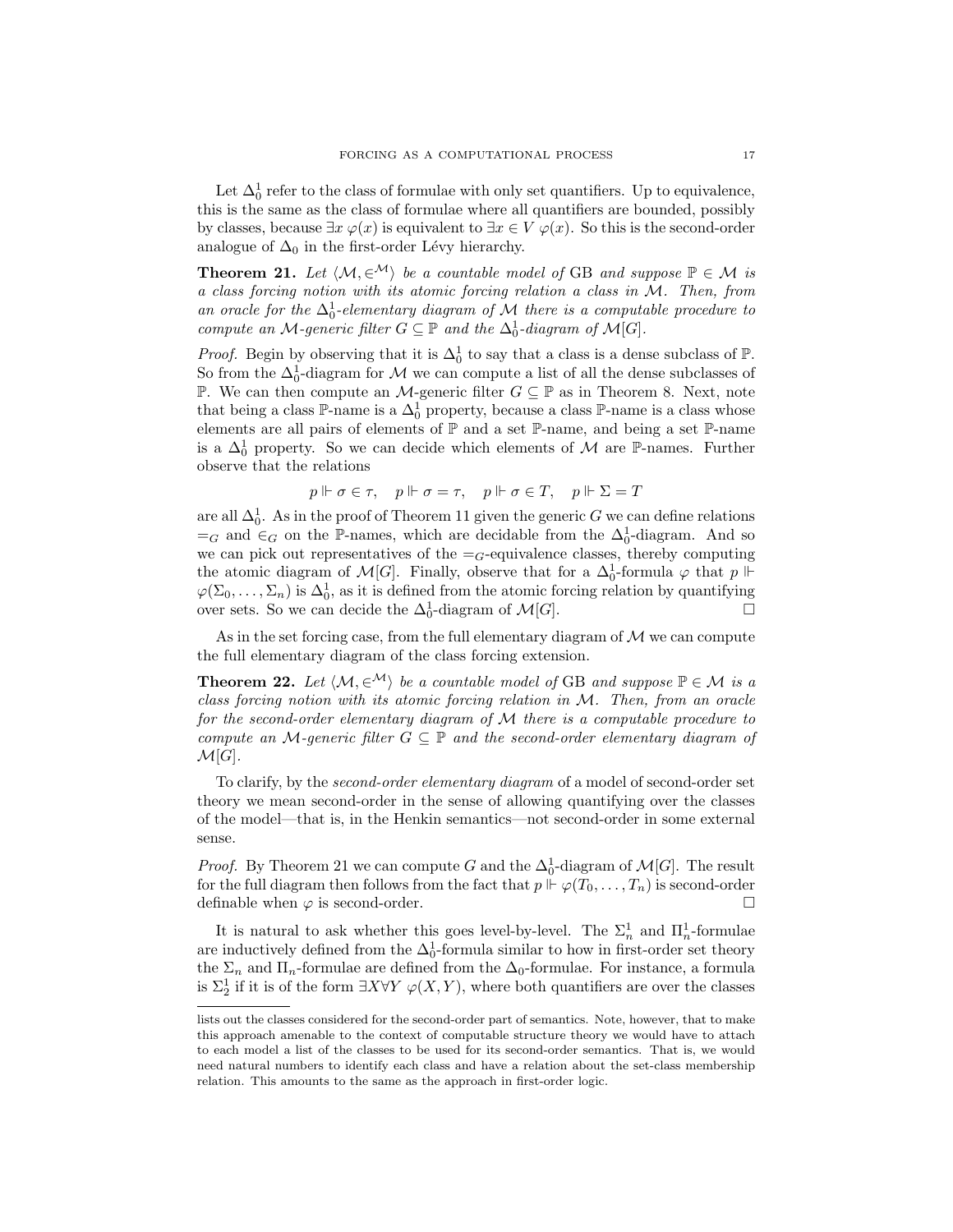and  $\varphi$  is  $\Delta_0^1$ . To argue this goes level-by-level as in the set forcing case we would need that if  $\varphi$  is  $\Sigma_n^1$  then  $p \Vdash \varphi$  is  $\Sigma_n^1$ . To prove the analogous fact for the set forcing case we used the Replacement schema.[12](#page-17-1) The same argument works in the class forcing case if our model satisfies the Class Collection schema, a second-order version of the Replacement schema.

Definition 23. The Class Collection axiom schema asserts that if for every set there is a class satisfying some property, then there is a single class coding the "meta-class" consisting of a witnessing class for every set. Formally, instances of this schema take the form

$$
\forall \bar{P} \left[ (\forall x \exists Y \ \varphi(x, Y, \bar{P})) \Rightarrow (\exists C \forall x \ \exists i \ \varphi(x, (C)_i, \bar{P})) \right],
$$

where  $(C)_i = \{y : (i, y) \in C\}$ .<sup>[13](#page-17-2)</sup> For  $n \in \omega$ , the  $\Sigma_n^1$ -Class Collection schema is the restriction of Class Collection to  $\Sigma^1_n$ -formulae.

It is simple to check that  $\Sigma_n^1$ -Class Collection implies  $\Sigma_n^1$ -Comprehension. The converse does not hold. Even KM with the full impredicative Comprehension schema cannot prove  $\Sigma_0^1$ -Class Collection [\[GHK\]](#page-24-10). However, adding Class Collection does not increase consistency strength—see [\[MM75,](#page-25-6) Theorem 2.5] for the KM/full Class Collection case and [\[Rat79\]](#page-25-7) for the level-by-level case.

**Corollary 24.** Let  $\langle M, \in^{\mathcal{M}} \rangle$  be a countable model of GB +  $\Sigma^1_n$ -Class Collection and suppose  $\mathbb{P} \in \mathcal{M}$  is a class forcing notion with its atomic forcing relation in M. Then, from an oracle for the  $\Sigma_n^1$ -elementary diagram of M there is a computable procedure to produce an M-generic filter  $G \subseteq \mathbb{P}$  and the  $\Sigma_n^1$ -elementary diagram of  $\mathcal{M}[G].$ 

### 7. Functoriality and Interpretability

<span id="page-17-0"></span>In this article we are considering an effective procedure mapping one class of models on the domain  $\omega$  to another such class (in fact, to the same class). In this section we recall some known theorems about this scenario and what it says about effective interpretability, relating these general facts to our specific case of a model M of set theory inside a forcing extension  $M[G]$ .

Theorems from [\[HTMMM17\]](#page-24-11) and [\[HTMM18\]](#page-24-12) relate such procedures to the interpretability of each output model (in the second class) to the corresponding input model (in the first class). Here we repeat the simplest versions of those theorems. The gist is that interpretations of one structure in another by  $\mathcal{L}_{\omega_1,\omega}$ -formulae (and with no fixed arity on the domain of the interpretation) correspond bijectively to functors from the category of isomorphic copies of the second structure (with isomorphisms as the morphisms in the category) into the category of isomorphic copies of the first.

<span id="page-17-3"></span>**Theorem 25** (Theorem 1.5 of  $[HTMLMI7]$ ). Let A and B be countable structures. Then  $A$  is effectively interpretable in  $B$  if and only if there exists a computable functor from the category  $Iso(\mathcal{B})$  of isomorphic copies of  $\mathcal{B}$  (under isomorphism) to the corresponding category  $Iso(\mathcal{A})$ .

<span id="page-17-2"></span><span id="page-17-1"></span> $^{12}\mathrm{Cf.}$  Footnote [7.](#page-10-0)

<sup>13</sup>Observe that in the presence of Global Choice—the assertion that every class can be wellordered—we may equivalently ask that this index  $i$  for  $x$  be  $x$  itself.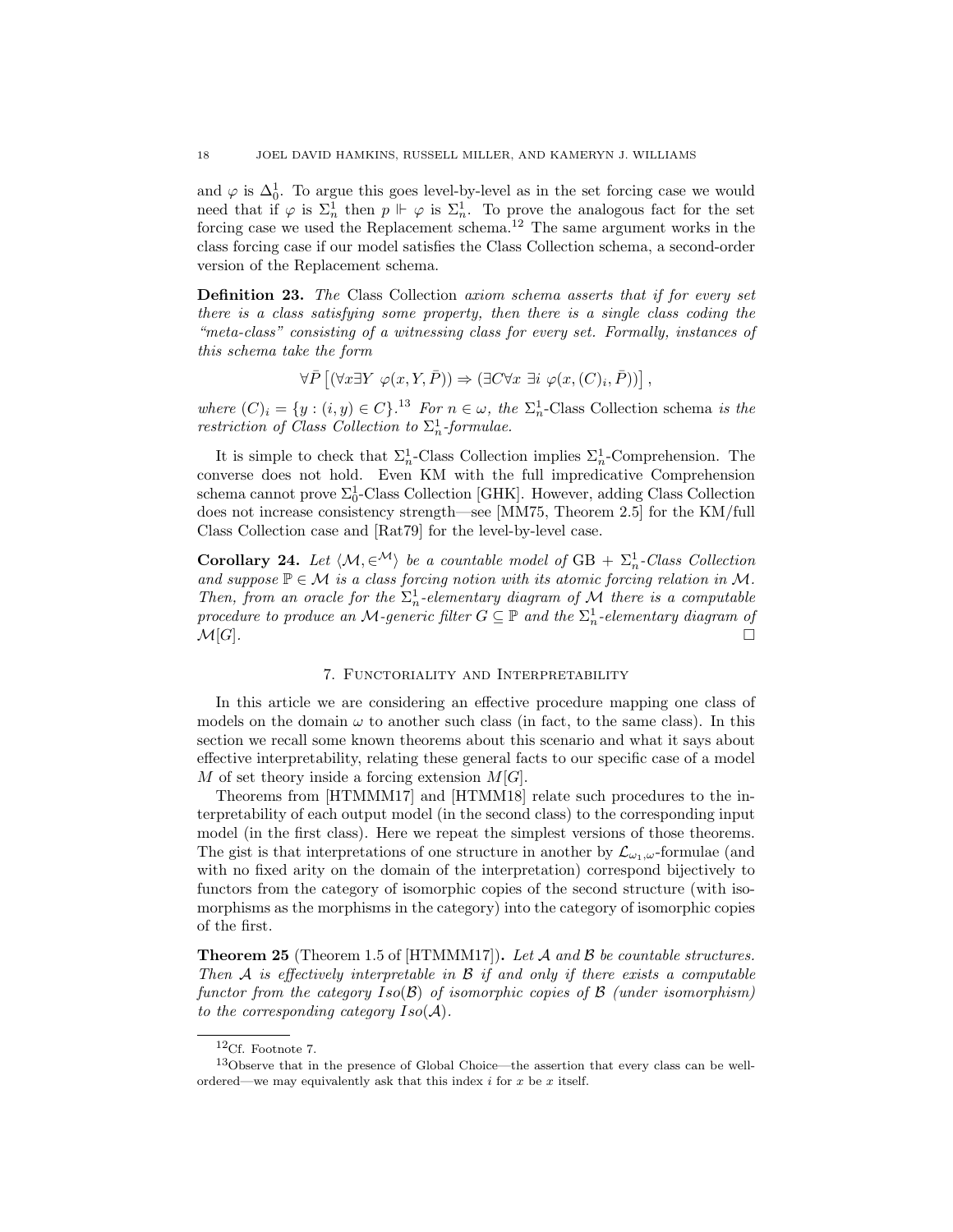**Theorem 26** (Theorem 2.9 of  $[HTML18]$ ). Let B and A be countable structures, possibly in different countable languages. For each Baire-measurable functor F :  $Iso(\mathcal{B}) \to Iso(\mathcal{A})$  there is an infinitary interpretation  $\mathcal I$  of  $\mathcal A$  within  $\mathcal B$ , such that F is naturally isomorphic to the functor  $F_{\mathcal{I}}$  associated to  $\mathcal{I}$ . Furthermore, if F is  $\Delta_{\alpha}^{0}$  in the lightface Borel hierarchy, then the interpretation can be taken to use computable  $\Delta^0_\alpha$   $\mathcal{L}_{\omega_1,\omega}$ -formulae and the isomorphism between F and  $F_{\mathcal{I}}$  can be taken to be  $\Delta_{\alpha}^0$ .

We refer the reader to the sources of these theorems rather than attempt to define all the terms here. Those sources also extend these theorems to situations of bi-interpretability between countable structures, and (of greater relevance here) to interpretations that hold uniformly from one class of structures to another, rather than interpretations merely of  $A$  in  $B$ . For us, the point is simply that results about functors and their complexity, such as the simple ones we derive in this section, correspond to results about interpretability. For example, a computable functor mapping copies of M to copies of  $M[G]$  would correspond to an effective interpretation of  $M[G]$  in  $M$ .

A computable functor is a particularly strong kind of operator on countable structures. Characteristically, attempting to create such an operator requires one to determine exactly which aspects of the structure are relevant to the operation. The following analysis is not difficult, but it serves as a good example of this principle.

We here extend the Lévy signature defined above to a larger signature. Along with the symbols from the former, this new signature has countably many constants p, c, and  $d_0, d_1, \ldots$  The intention (which can be expressed as an  $\mathcal{L}_{\omega_1,\omega}$ -formula, but not by any finitary axiom) is that p denotes the partial order  $\mathbb P$  used for forcing in this structure, that the constants  $d_i$  name precisely the dense subsets of  $\mathbb{P}$ , and that c names a choice function on the nonempty subsets of  $\mathbb P$  in M. We consider models of ZFC here, not just  $ZF$ , to ensure that  $M$  will contain such a choice function, although in many cases  $\mathbb P$  will have a readily definable choice function. It is important that  $c$  be internal to  $M$ , and so formally we treat  $c$  as a constant symbol, rather than a function symbol. The domain of our functor is the category of models of ZFC on the domain  $\omega$ , in our larger signature, satisfying these conditions. The morphisms between two such structures are exactly the isomorphisms of structures in this signature. The range of the functor is the category of models of ZFC on the domain  $\omega$  in the Lévy signature, since in the forcing extension, the forcing notion is no longer relevant. (If desired, one can use the larger signature, with the check-name of  $p^M$  as  $p^{M[G]}$  and similarly for c and the  $d_i$ .)

The construction of the generic  $G$  is now done effectively by a prescribed method, which is more precise than the method of Theorem [10.](#page-8-0) The added precision is necessary to allow the functor to be computed with no more constants than these. In the new method, the functional  $\Phi$  is given as an oracle the atomic diagram of M in the larger signature, namely  $\Delta_0(M) \oplus \langle p^M, c^M, d_0^M, d_1^M, \ldots \rangle$ , and searches first for the maximum element  $p_0$  of the forcing notion P named by the constant p. The  $\Delta_0$ -diagram identifies it, as it is defined by  $p_0 \in \mathbb{P} \wedge (\forall q \in \mathbb{P})$   $q \leq_{\mathbb{P}} p_0$ . Next, for each s in turn, we find the element  $d_s^M$  and use c to select an extension  $p_{s+1} \leq p_s$  in  $d_s \cap \mathbb{P}$ . We can do so because the set  $x = \{q \in M \, d_s : q \leq p_s \} \in M$  is  $\Delta_0$ -definable from parameters we have access to. So we can search for the element of  $M$  which satisfies this defining property and know that the search must terminate. Then we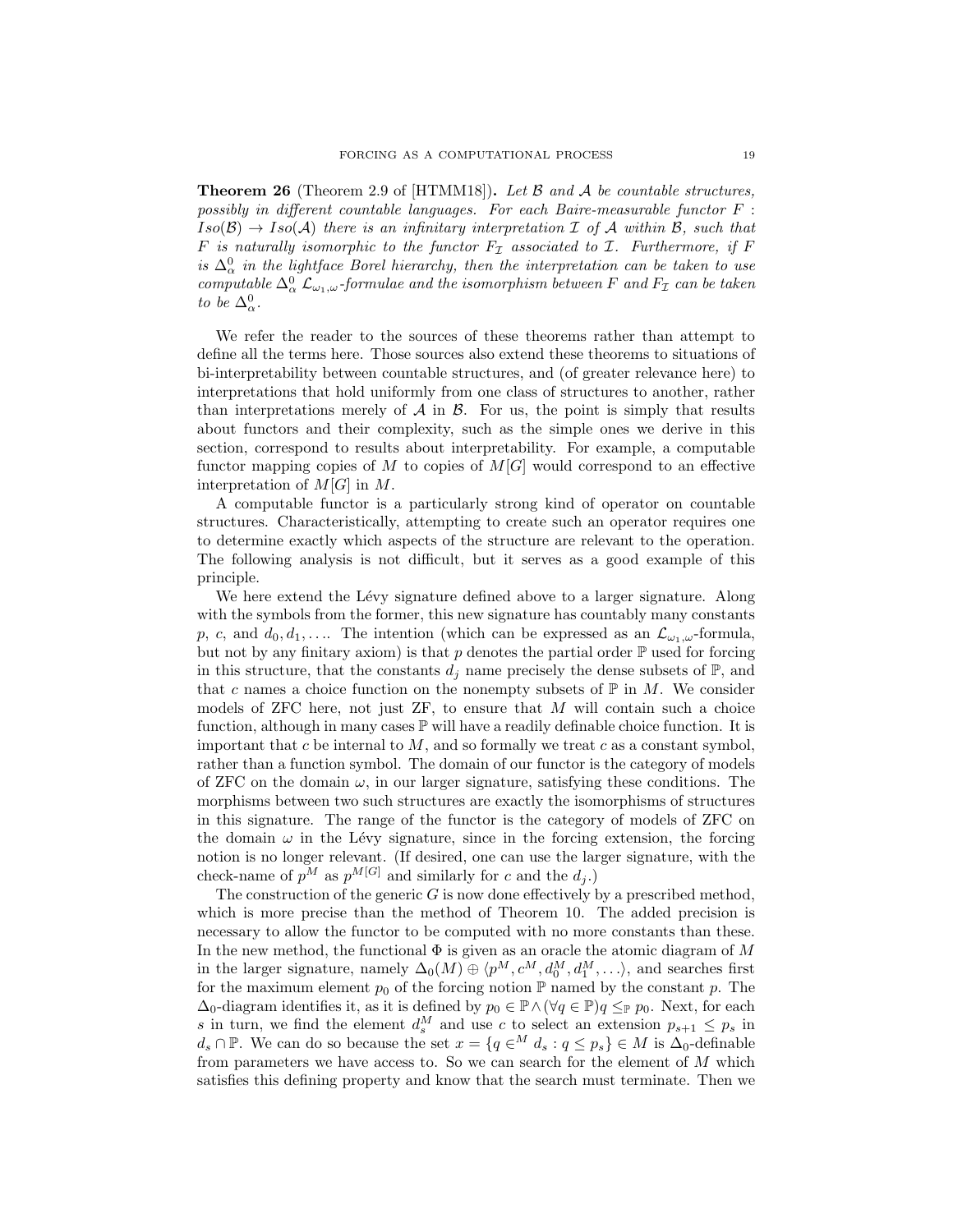can search for  $c(x) \in M$  and choose it to be  $p_{s+1}$ . While we use the  $\lt$  relation on the domain  $\omega$  of M to search for x and then  $c(x)$ , note that this procedure is nevertheless uniform as the search is looking for a uniquely determined object.

If  $f : M \to M^*$  is an isomorphism (in the larger signature), then the same procedure  $\Phi$  on  $\Delta_0(M^*, p^{M^*}, \vec{d}^{M^*}, c^{M^*})$  will clearly produce a forcing extension  $M^*[G^*]$  isomorphic to  $M[G]$ . The point of this method is that there is a Turing functional  $\Phi_*$  which from the oracle

$$
\Delta_0(M, p^M, \vec{d}^M, c^M) \oplus f \oplus \Delta_0(M^*, p^{M^*}, \vec{d}^{M^*}, c^{M^*})
$$

computes the corresponding isomorphism from  $M[G]$  onto  $M^*[G^*]$ . This map on isomorphisms will respect composition and, if given the identity isomorphism on  $M$ , will produce the identity isomorphism on  $M[G]$ . We do not consider it necessary to write out the proof of this result. This  $\Phi_*$ , together with the functional  $\Phi$ that computes  $\Delta_0(M[G]) = \Phi^{\Delta_0(M)}$ , constitutes a program for the forcing functor, showing that  $\mathcal F$  is in fact a computable functor, according to the definition in [\[MPSS18\]](#page-25-8).

We remark additionally that the forcing functor works exactly the same way in the category with the same objects as above, but in which the morphisms now include all injective homomorphisms from any one forcing structure to any other. Of course, the image of a morphism q now need only be an injective homomorphism itself, not an isomorphism, but functoriality still holds, effectively.

None of the foregoing is at all difficult. With the new constant symbols enumerating the dense sets we get functoriality but, as will be established in the next section, if we omit them we do not get functoriality. Meanwhile, though, we can apply Theorem [25](#page-17-3) to our computable functor and extract from it an effective interpretation, uniformly across all forcing extensions built by the functor.

**Corollary 27.** There exist fixed computable infinitary  $\Sigma_1$ -formulae that, for every ground model  $(M, \Delta_0(M), p, c, d_0, d_1, \ldots)$  of ZFC in the larger signature, give an effective interpretation of the forcing extension  $M[G]$  in  $(M, \Delta_0(M), p, c, d_0, d_1, \ldots)$ , provided G is built from this presentation as described in this section. (The interpretation allows tuples from M of arbitrary finite arity in its domain.)

### 8. Non-functoriality

<span id="page-19-0"></span>In the main theorem, we proved that there is a computable procedure

$$
(M, \in^M, \mathbb{P}) \mapsto G
$$

that takes as input the atomic diagram of a model of set theory  $\langle M, \in^M, \mathbb{P} \rangle$  with a distinguished notion of forcing  $\mathbb{P} \in M$ , and produces an M-generic filter  $G \subseteq \mathbb{P}$ . We had observed, however, that the particular filter  $G$  arising from this process can depend on how exactly the atomic diagram of  $M$  is presented to us. If we rearrange the copy of M as it is represented on the natural numbers (to be used as an oracle for the computation), then this can affect the order in which the dense sets  $d_s$  appear and therefore affect which conditions  $p_s$  arise in the construction. In short, the computational procedure we provided does not respect isomorphisms of presentations, since different isomorphic presentations of the same model can lead to non-isomorphic generic filters. Thus the process of computing the generic filter is not functorial in the category of presentations of models of set theory under isomorphism.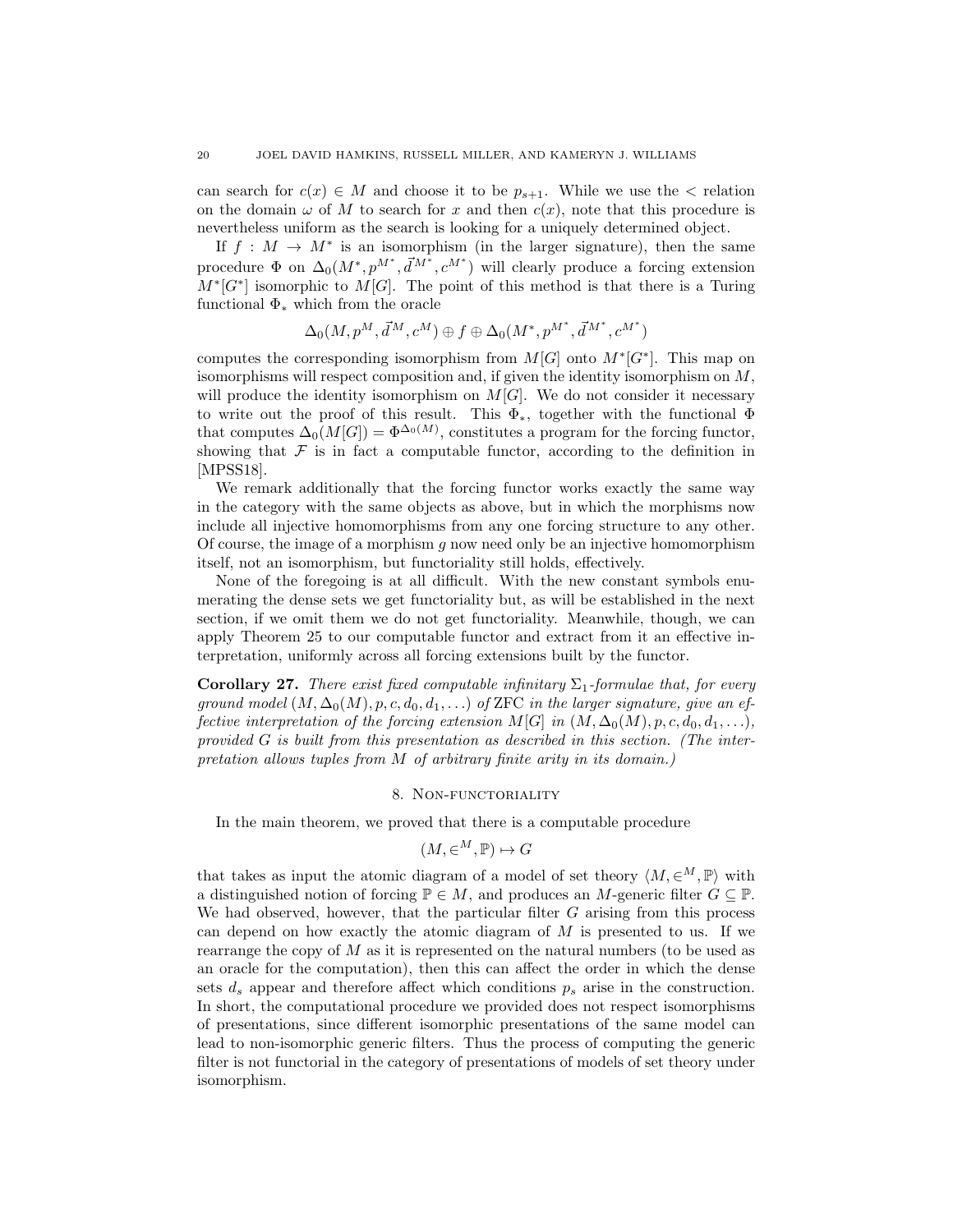We claimed in Section [7](#page-17-0) that in this signature this phenomenon is unavoidable. To justify that claim, we now show that even if one allows the full elementary diagram of the model  $M$  as input, there is no effective procedure that will pick out the same generic filter in all presentations of the same model.

<span id="page-20-1"></span>**Theorem 28.** If  $ZF$  is consistent, then there is no computable procedure that takes as input the elementary diagram of a model of set theory  $\langle M, \in^M, \mathbb{P} \rangle$  with a partial order  $\mathbb P$  and produces an M-generic filter  $G \subseteq \mathbb P$ , such that isomorphic copies of the input model result always in the same corresponding isomorphic copy of G.

In other words, there is no computable procedure to produce generic filters that is functorial in the category of presentations of models of set theory under isomorphism.

Proof. Assume toward contradiction that we have a computable procedure

$$
\Phi : \Delta(M, \in^M, \mathbb{P}) \quad \mapsto \quad G,
$$

where we assume  $M = \mathbb{N}$  and  $\langle M, \in^M, \mathbb{P} \rangle \models \mathbb{ZF}$  and  $\mathbb{P} \in M$  is a partial order in M, such that  $G \subseteq \mathbb{P}$  is M-generic and this process is functorial, in the sense that isomorphic presentations of  $\langle M, \in^M \rangle$  lead always to the same isomorphic copy of G.

We assumed that  $ZF$  is consistent. It follows by the Lévy–Montague reflection principle and a simple compactness argument that there is a countable model  $M \models$ ZF such that  $M_{\kappa} \prec M$  for some cardinal  $\kappa$  in M, where  $M_{\kappa}$  means the rank-initial segment  $(V_{\kappa})^{M}$ .<sup>[14](#page-20-0)</sup> Fix any nontrivial forcing notion  $\mathbb{P} \in M_{\kappa}$ , such as the forcing to add a Cohen real.

The main idea of the proof is to try to run the computational process inside the model M. This doesn't make literal sense, of course, since in  $M$  we do not have the elementary diagram of  $M$  as a countable set. Nevertheless, in  $M$  we do have the elementary diagram of  $M_{\kappa}$ , which although uncountable, is a set in M and therefore has its diagram in M. It may be that M is  $\omega$ -nonstandard and therefore may also have nonstandard-length formulae in its version of the diagram, which of course cannot be part of the real elementary diagram. But on the standard-length formulae, M will agree with us on the elementary diagram of  $M_{\kappa}$ .

Inside  $M$ , consider all the ways that we might place finitely much information about the elementary diagram of  $M_{\kappa}$ . Specifically, we enumerate finitely many elements of  $M_{\kappa}$  and then list off finitely many truth judgments about those elements, and use this as a partial oracle in the computational process of Φ.

If outside M we were to consider a full presentation of the elementary diagram of  $M_{\kappa}$ , then the process  $\Phi$  will result in complete judgments about membership in an  $M_{\kappa}$ -generic filter  $G \subseteq \mathbb{P}$ , and furthermore these judgments will be independent of the presentation of the diagram we consider. It follows that for any particular condition  $p \in \mathbb{P}$ , there is a finite piece of the (full, actual) presentation that leads to a judgment by  $\Phi$  either that  $p \in G$  or that  $p \notin G$ .

The key observation is that this finite piece of the full actual diagram of  $M_{\kappa}$ will be an element of M and therefore M will be able to see the judgment that  $\Phi$ 

<span id="page-20-0"></span> $14$ In general, M may be  $\omega$ -nonstandard. But note that the existence of well-founded M with  $M_{\kappa} \prec M$  is consistent relative an inaccessible cardinal (indeed, less is necessary). However, this assumption is higher in consistency strength than just asking for a well-founded model of set theory.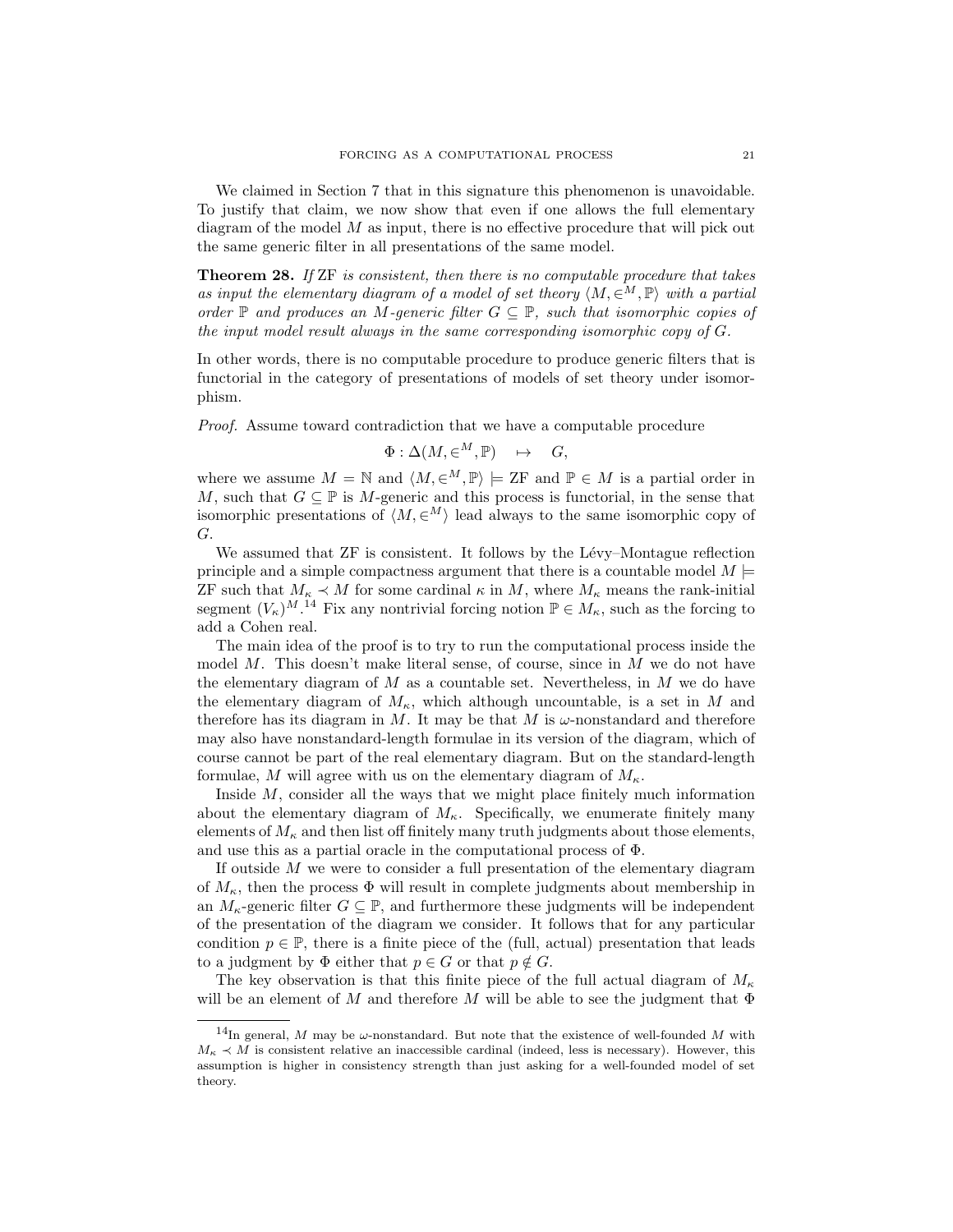makes on whether  $p \in G$  or not. Furthermore, all minimal-length such pieces of the diagram of  $M_{\kappa}$  in M that decide whether  $p \in G$  or not will agree on the outcome, since any such minimal-length piece will involve only standard-finite formulae and therefore in principle can be continued outside M to a presentation of the full actual diagram of  $M_{\kappa}$ , which always gives the same result about membership in G. Consequently, by searching inside  $M$  for these minimal-length supporting computations about  $M_{\kappa}$ , we conclude that  $G \in M$ .

But this is impossible, since all subsets of  $\mathbb P$  in M are in  $M_\kappa$ , since  $M_\kappa$  is a rankinitial segment of  $M$ , and so  $G$  will actually be  $M$ -generic, while also an element of  $M$ , which is impossible for nontrivial forcing.

It follows that, given suitable consistency assumptions, there also can be no functorial computable procedure for producing just the atomic diagram of the forcing extension  $M[G]$ , since there are some forcing notions  $\mathbb{P}$ , such as the self-encoding forcing defined in [\[FHR15\]](#page-24-5), that produce unique generic filters in their extensions; for such forcing notions over a well-founded ground model, the extensions are isomorphic if and only if the generic filters are identical.

In the argument for the proof of Theorem [28](#page-20-1) we produced a specific model which witnessed the failure of a would-be Turing functor  $\Phi$ . It is natural to wonder whether given any  $\Phi$  and given any countable model M of set theory we can witness the failure of  $\Phi$  with an isomorphic copy of M.

The following theorem answers this question in the negative. If we restrict to the pointwise definable models then we can produce generics in a functorial manner. A model of set theory is pointwise definable if every element of the model is definable without parameters. For example, the Shepherdson–Cohen minimum transitive model of ZF is pointwise definable.

**Theorem 29.** There is a computable functor  $\Phi$ , in which  $\Phi$  takes as input the elementary diagram of any pointwise definable model  $\langle M, \in^M \rangle \models$  ZFC and a forcing notion  $\mathbb{P} \in M$  and returns an M-generic  $G \subseteq \mathbb{P}$  and the elementary diagram of M[G]. That is, if  $\langle M^*, \in^{\mathcal{M}^*} \rangle$  and  $\langle M^{\dagger}, \in^{\mathcal{M}^{\dagger}} \rangle$  are two isomorphic presentations of M then  $\Phi(M^*, \in^M^*, \mathbb{P}^*) \cong \Phi(M^{\dagger}, \in^M^{\dagger}, \mathbb{P}^{\dagger}).$ 

Proof. The key step in getting functoriality is to ensure that isomorphic presentations give rise to corresponding isomorphic generic filters. That is, if  $\pi : M^* \to M^{\dagger}$ is an isomorphism we want that  $\pi$  "  $G^* = G^{\dagger}$ , where  $G^*$  and  $G^{\dagger}$  are the generics produced by Φ. Given this it is then straightforward that the isomorphism between  $M^*$  and  $M^{\dagger}$  extends to an isomorphism between  $M^*[G^*]$  and  $M^{\dagger}[G^{\dagger}]$ .

Let us see how to produce the generic. There is a canonical computable listing of the possible definitions in the language of set theory in ordertype  $\omega$ . From the elementary diagram of  $M$  we can decide which element is defined by which definition. So using the fact that  $M$  is pointwise definable we can produce a listing  $m_0, m_1, \ldots$  of the elements of M, starting with the element defined by the zeroth definition, then the element defined by the first definition, and so on. This listing is canonical, in the sense that isomorphic copies of  $M$  will give rise to the same listing. More formally: if  $\pi : M^* \to M^{\dagger}$  is an isomorphism then  $\pi(m_i^*) = m_i^{\dagger}$  for all  $i \in \omega$ . We then use this listing to list out the dense subsets of  $\mathbb{P}$  and to define the generic, as in the argument for Theorem [8.](#page-5-0) Because isomorphic copies of  $M$  will use the same listing of their elements, this process will produce the same generic.  $\square$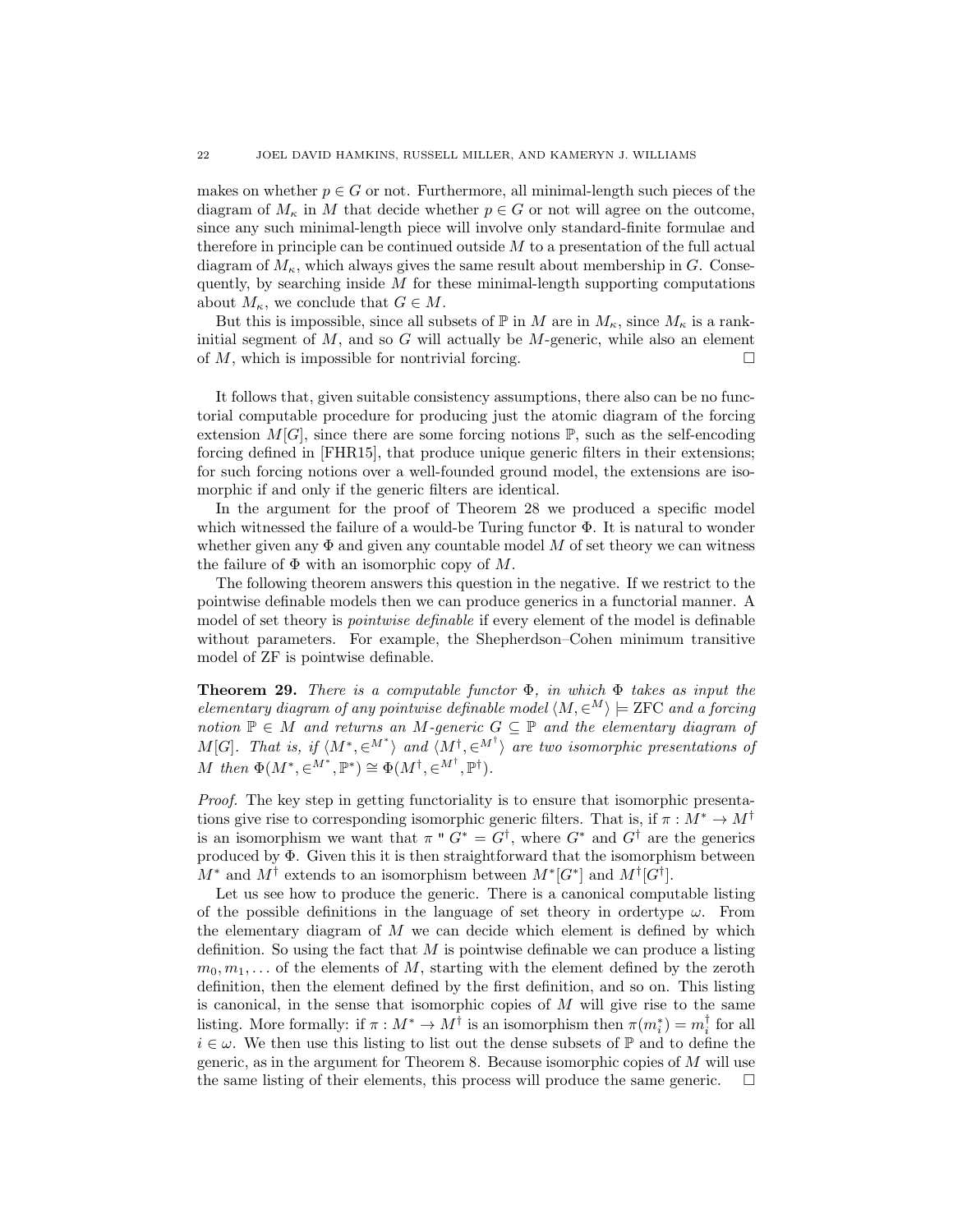We claim that the non-functoriality result extends beyond computability to the case of Borel processes. Note that in the Borel context, from the atomic diagram of a model we can recover its full elementary diagram by a Borel function, and so the distinction between those cases evaporates.

Theorem 30. Suppose ZF is consistent. Then there is no Borel function

$$
(M,\in^M,\mathbb{P}) \quad \mapsto \quad G
$$

mapping codes for countable  $\langle M, \in^M, \mathbb{P} \rangle \models ZF$  with a forcing notion  $\mathbb{P} \in M$ to an M-generic filter  $G \subseteq \mathbb{P}$ , such that isomorphic models lead always to the same (isomorphic) filter. Indeed, we cannot even get such a Borel function so that if  $\langle M^*, \in^{\mathcal{M}^*}, \mathbb{P}^* \rangle$  and  $\langle M^*, \in^{\mathcal{M}^*}, \mathbb{P}^* \rangle$  are elementarily equivalent then so are  $\langle M^*[G^*], \in^{M^*[G^*]} \rangle$  and  $\langle M^{\dagger}[G^{\dagger}], \in^{M^{\dagger}[G^{\dagger}]} \rangle$ .

We first proved this result with a mild extra consistency assumption. Philipp Schlicht privately communicated to us an argument which needs only the minimum assumption that ZF is consistent. With his permission, it is his argument we present here.

Proof (Schlicht). Suppose that there is a Borel function  $\Phi(M, \in M, \mathbb{P}) = G$ , defined from some real parameter y, such that if  $\langle M^*, \in M^*, \mathbb{P}^* \rangle$  and  $\langle M^{\dagger}, \in M^{\dagger}, \mathbb{P}^{\dagger} \rangle$ are codes for elementarily equivalent countable models of ZF (coded, say, as a binary relation  $\in^M$  on the natural numbers  $M = \mathbb{N}$ ) equipped with forcing notions  $\mathbb{P}^* \in M^*$  and  $\mathbb{P}^{\dagger} \in M^{\dagger}$ , then if  $G^* = \Phi(M^*, \in^{M^*}, \mathbb{P}^*)$  and  $G^{\dagger} = \Phi(M^{\dagger}, \in^{M^{\dagger}}, \mathbb{P}^{\dagger})$ then  $\langle M^*[G^*], \in M^*[G^*] \rangle$  and  $\langle M^*[G^{\dagger}], \in M^*[G^{\dagger}] \rangle$  are elementarily equivalent. In particular, if  $\langle M^*, \in M^* \rangle$  and  $\langle M^{\dagger}, \in M^{\dagger} \rangle$  are isomorphic, then  $\Phi$  produces elementarily equivalent forcing extensions.

The desired counterexample will be a pair of isomorphic presentations of a Cohen-generic extension of a pointwise definable model of  $ZF + V = L$ . Observe that the existence of such follows from the assumption that ZF is consistent: A famous result due to Gödel gives us a model of  $ZF + V = L$  and using that model's definable global well-order we get Skolem functions so that the Skolem hull of the empty set is pointwise definable. Call this pointwise definable model  $\langle N, \in N \rangle$ .

Work in N. Let  $\mathbb{Q} \in N$  denote the Cohen forcing poset to add a single real (in the sense of N) and let  $\rho \in N$  be a Q-name for the set of finite variants of the generic real. Consider  $\dot{\mathbb{P}}$  a  $\mathbb{Q}$ -name so that  $\mathbb{1}_{\mathbb{Q}}$  forces that  $\dot{\mathbb{P}}$  is the poset which chooses an element of  $\rho$  by lottery and codes that real into the continuum pattern below  $\aleph_{\omega}$ , via adding Cohen-generic subsets to the  $\aleph_n$ . Observe that if the generic real is modified on a finite domain, then this forcing does not change.

In  $V$ , let  $H$  be the transitive collapse of a countable elementary submodel of some large enough  $H_{\theta}$  which contains y and a code for N. Observe that we can think of  $\mathbb Q$  as forcing poset in H. Of course, N may be  $\omega$ -nonstandard and so Cohen forcing in the sense of  $N$  need not be the real Cohen forcing. Nevertheless,  $H$  sees that  $\mathbb Q$  is a poset, as that is absolute even for nonstandard models of set theory. Now let x be H-generic for Q. Then x must also be N-generic for Q. Set  $M = N[x]$ and  $\mathbb{P} = \dot{\mathbb{P}}^x \in M$ . Then  $\langle M, \in^M, \mathbb{P} \rangle$  will yield the desired counterexample.

Because M is countable in H[x], it has a real code. Let  $\mu, \varepsilon, \pi \in H$  be  $\mathbb{Q}$ names so that  $\langle M^*, \in^M^*, \mathbb{P}^* \rangle = \langle \mu^x, \varepsilon^x, \pi^x \rangle$  is an isomorphic copy of  $\langle M, \in^M, \mathbb{P} \rangle$ on the natural numbers. Moreover, fix a condition  $q \in x$  which forces this. Then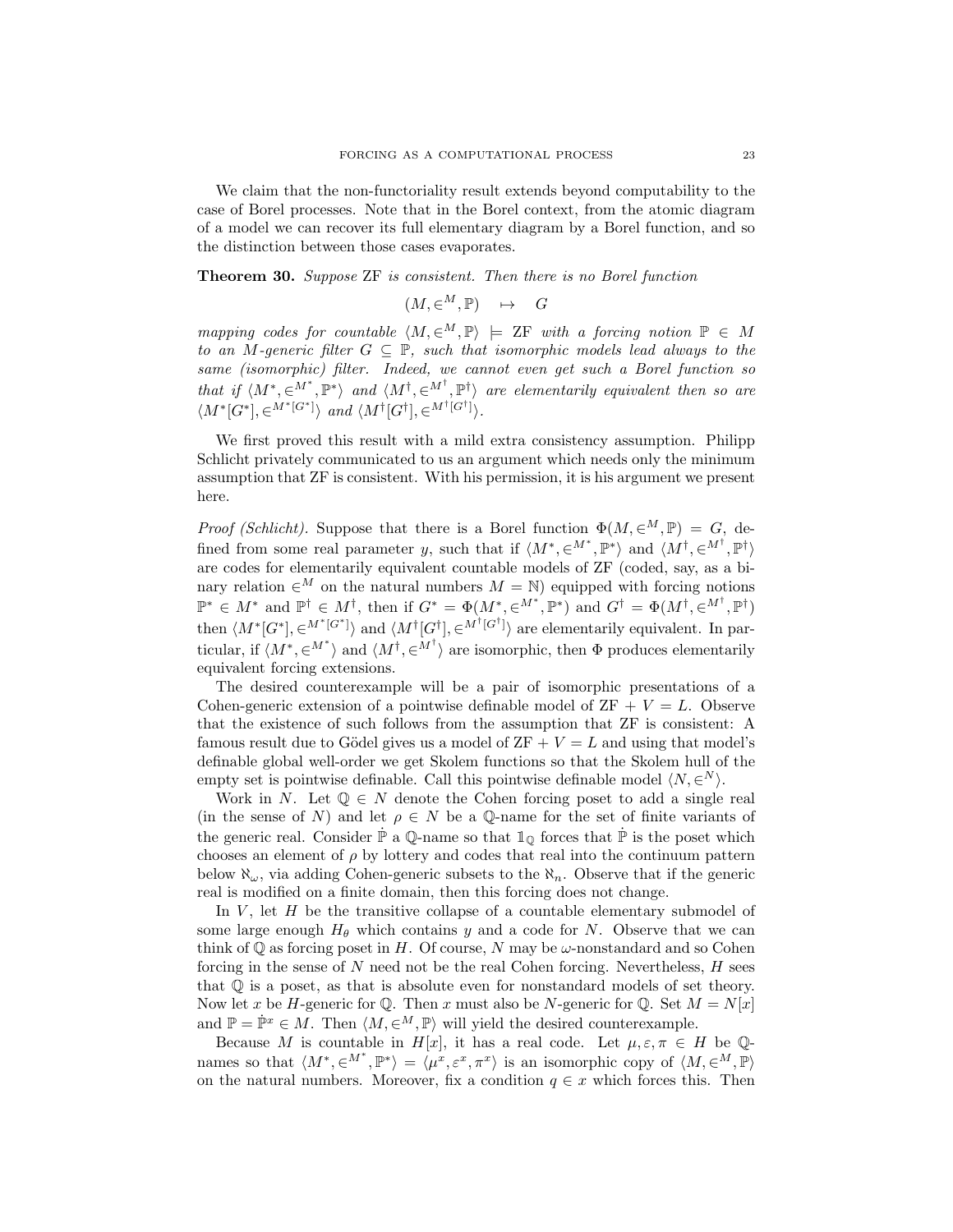$\langle M^*, \in M^*, \mathbb{P}^* \rangle$  is appropriate as input to  $\Phi$ . Because  $\Phi$  is Borel as defined using a real parameter  $y \in H$ , we have that  $H[x]$  can compute  $\Phi(M^*, \in M^*, \mathbb{P}^*)$ . Moreover, in the forcing extension of  $\langle M^*, \in M^*, \mathbb{P}^* \rangle$  via the generic output by  $\Phi$ , call it  $M^*[G^*]$ , we can check the continuum pattern below  $\aleph_\omega$  to determine which finite variant of x was used in the lottery sum.

Take  $p$  in this generic  $G^*$  which forces that the finite variant chosen to code into the continuum pattern is  $x \Delta a$ . Now define x' so that  $x'(i) \neq x(i)$  for  $i =$  $\max(a \cup \{|p|, |q|\}) + 1$  and x' agrees with x on all other coordinates. Then x' extends q and is H-generic for  $\mathbb{Q}$ , and thus also N-generic. In particular, in  $N[x']$ we have that p forces the continuum pattern in the extension to be  $x' \Delta a$ . And since x' and x differ on a single coordinate,  $M = N[x] = N[x']$  and  $\mathbb{P} = \dot{\mathbb{P}}^x = \dot{\mathbb{P}}^{x'}$ . Thus,  $\langle M^{\dagger}, \in M^{\dagger}, \mathbb{P}^{\dagger} \rangle = \langle \mu^{x'}, \varepsilon^{x'}, \pi^{x'} \rangle$  is isomorphic to  $\langle M^*, \in M^*, \mathbb{P}^* \rangle$ . Note now that  $p \in G^{\dagger} = \Phi(M^{\dagger}, \in M^{\dagger}, \mathbb{P}^{\dagger})$  because  $H[x] = H[x']$  and x' was defined to agree with x up to the amount of information needed about  $\mu$ ,  $\varepsilon$ , and  $\pi$  to have  $\Phi$  put p in the generic. But the models  $M^*[G^*]$  and  $M^{\dagger}[G^{\dagger}]$  have different continuum patterns, disagreeing at  $\aleph_i$ .

The statements "GCH holds at  $\aleph_n$ " or "GCH fails at  $\aleph_n$ " show up in the theory of a model for standard natural numbers n. But if  $M^*[G^*]$  and  $M^{\dagger}[G^{\dagger}]$  are  $\omega$ nonstandard and  $i$  is nonstandard this may not be enough. This is where we use the assumption that the models extend a pointwise definable model of  $V = L$ ; it follows that any nonstandard natural number in these models is definable. Thus, the statements show up in their theory, even if  $n$  is nonstandard. Thus they cannot be elementarily equivalent, giving us the desired counterexample.

Meanwhile, if we go to the projective level, then there will (consistently) be a functorial process. For example, if  $V = L$ , then in L given any countable oracle code for a structure, we can find the L-least isomorphic copy in a projective way, specifically at the level  $\Delta_2^1$ . If we now build  $M[G]$  using this copy, it will be constant on the isomorphism class of  $M$ , which is a very strong way of respecting isomorphism. Whether we can push this lower down in the projective hierarchy remains open.

Question 31. Is there an analytic (or co-analytic) functorial method to produce generics for models of set theory?

#### **REFERENCES**

- <span id="page-23-0"></span>[AKMS89] Chris Ash, Julia Knight, Mark Manasse, and Theodore Slaman. "Generic copies of countable structures". Annals of Pure and Applied Logic 42.3 (1989), pp. 195 –205. ISSN: 0168-0072. DOI: [https:](http://dx.doi.org/https://doi.org/10.1016/0168-0072(89)90015-8)  $\frac{1}{100}$   $\frac{1}{100}$   $\frac{1016}{1000}$   $\frac{10168 - 0072(89)90015 - 8.$  http://www.sciencedirect.com/science/article/pii/ [0168007289900158](http://www.sciencedirect.com/science/article/pii/0168007289900158).
- <span id="page-23-1"></span>[BHTU16] Joan Bagaria, Joel David Hamkins, Konstantinos Tsaprounis, and Toshimichi Usuba. "Superstrong and other large cardinals are never Laver indestructible". Arch. Math. Logic 55.1-2 (2016). special vol-ume in memory of R. Laver, pp. 19–35. ISSN: 0933-5846. DOI: [10.](http://dx.doi.org/10.1007/s00153-015-0458-3) [1007/s00153- 015- 0458- 3](http://dx.doi.org/10.1007/s00153-015-0458-3). arXiv:[1307.3486\[](http://arxiv.org/abs/1307.3486)math.LO]. [http://jdh.hamkins.org/superstrong](http://jdh.hamkins.org/superstrong-never-indestructible/)[never-indestructible/](http://jdh.hamkins.org/superstrong-never-indestructible/).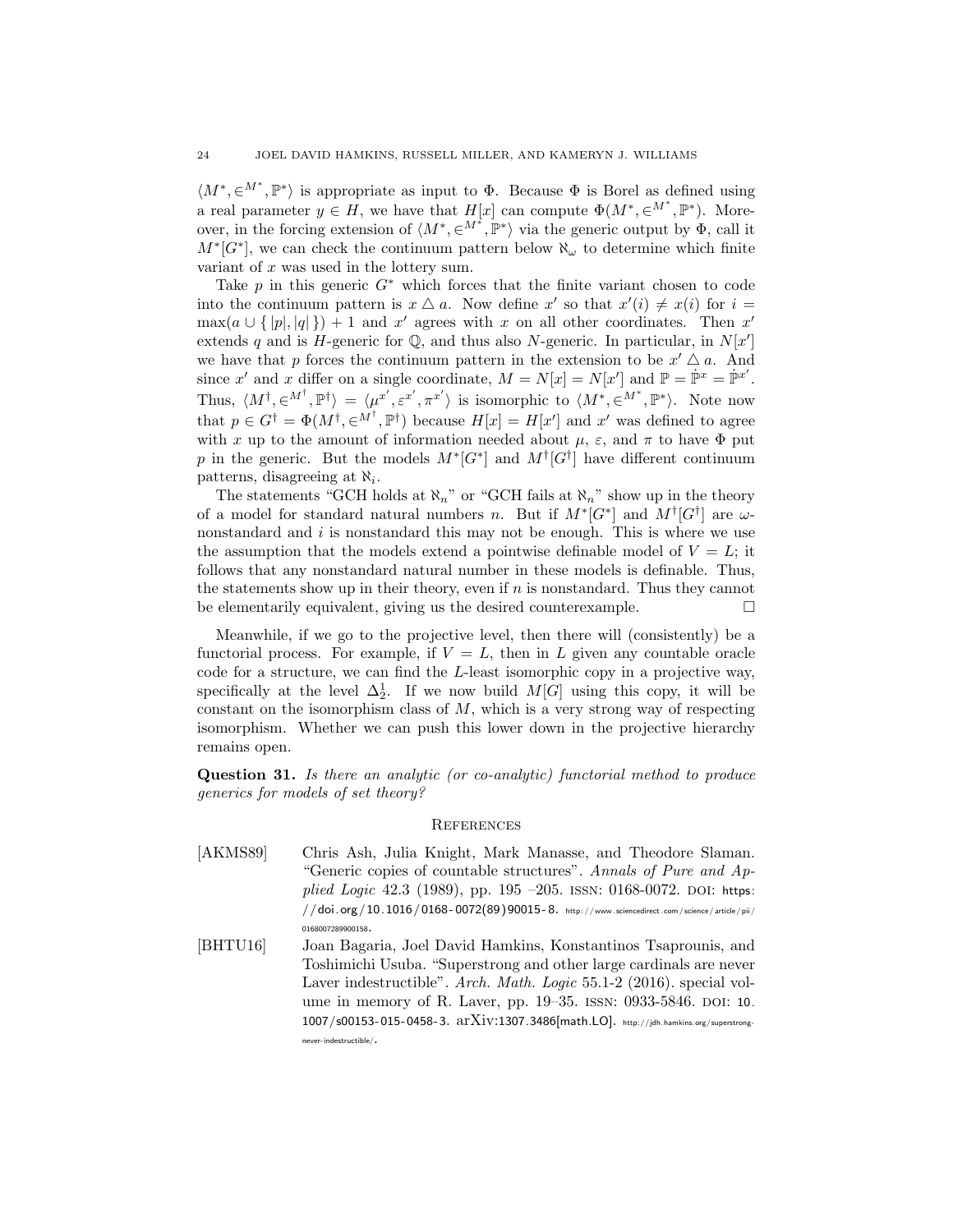# REFERENCES 25

<span id="page-24-12"></span><span id="page-24-11"></span><span id="page-24-10"></span><span id="page-24-9"></span><span id="page-24-8"></span><span id="page-24-7"></span><span id="page-24-6"></span><span id="page-24-5"></span><span id="page-24-4"></span><span id="page-24-3"></span><span id="page-24-2"></span><span id="page-24-1"></span><span id="page-24-0"></span>

| [Cho09]   | Timothy Y. Chow. "A beginner's guide to forcing". In: Commu-<br>nicating Mathematics. Vol. 479. Contemporary Mathematics. 2009,                                                                                                                                                                                                                                                                                       |
|-----------|-----------------------------------------------------------------------------------------------------------------------------------------------------------------------------------------------------------------------------------------------------------------------------------------------------------------------------------------------------------------------------------------------------------------------|
|           | pp. 25-40.                                                                                                                                                                                                                                                                                                                                                                                                            |
| [FHR15]   | Gunter Fuchs, Joel David Hamkins, and Jonas Reitz. "Set-theoretic<br>geology". Annals of Pure and Applied Logic 166.4 (2015), pp. 464–<br>501. ISSN: $0168-0072$ . DOI: 10.1016/j.apal.2014.11.004. ar $Xiv:1107$ .                                                                                                                                                                                                   |
|           | $4776$ [math.LO]. http://jdh.hamkins.org/set-theoreticgeology.                                                                                                                                                                                                                                                                                                                                                        |
| [Fig 100] | Sy D. Friedman. Fine Structure and Class Forcing. Reprint 2011<br>ed. De Gruyter Series in Logic and Its Applications, 3. De Gruyter,<br>2000. ISBN: 3110167778,9783110167771.                                                                                                                                                                                                                                        |
| [GH17]    | Michał Tomasz Godziszewski and Joel David Hamkins. "Computable<br>Quotient Presentations of Models of Arithmetic and Set Theory".<br>In: Logic, Language, Information, and Computation: 24th Interna-<br>tional Workshop, WoLLIC 2017, London, UK, July 18-21, 2017,<br><i>Proceedings.</i> Ed. by Juliette Kennedy and Ruy J.G.B. de Queiroz.<br>Springer, 2017, pp. 140-152. ISBN: 978-3-662-55386-2. DOI: 10.1007/ |
|           | 978-3-662-55386-2_10. arXiv:1702.08350[math.LO]. http://wp.me/p5M0LV-1tW.                                                                                                                                                                                                                                                                                                                                             |
| [GHHSW]   | Victoria Gitman, Joel David Hamkins, Peter Holy, Philipp Schlicht,<br>and Kameryn J. Williams. "The exact strength of the class forcing<br>theorem". The Journal of Symbolic Logic (). To appear. arXiv:1707.                                                                                                                                                                                                         |
| [GHK]     | 03700[math.LO].<br>Victoria Gitman, Joel David Hamkins, and Asaf Karagila. "Kelley-                                                                                                                                                                                                                                                                                                                                   |
|           | Morse set theory does not prove the class Fodor theorem". submitted                                                                                                                                                                                                                                                                                                                                                   |
|           | for <i>publication</i> (). eprint: $1904.04190$ .                                                                                                                                                                                                                                                                                                                                                                     |
| [GJ14]    | Victoria Gitman and Thomas A. Johnstone. "On ground model de-<br>finability". In: Infinity, Computability, and Metamathematics: Festschrift<br>in honour of the 60th birthdays of Peter Koepke and Philip Welch.<br>Series: Tributes. London, GB: College publications, 2014. eprint: 1311.<br>6789.                                                                                                                  |
| [HHKVW19] | Miha Habič, Joel David Hamkins, Lukas Daniel Klausner, Jonathan<br>Verner, and Kameryn Williams. "Set-theoretic blockchains". Archive<br>for Mathematical Logic $58.7 - 8$ (2019), pp. 965-997.                                                                                                                                                                                                                       |
| [HKS18]   | Peter Holy, Regula Krapf, and Philipp Schlict. "Characterizations"<br>of pretameness and the Ord-cc". Annals of Pure and Applied Logic<br>(2018).                                                                                                                                                                                                                                                                     |
| [HS06]    | Joel David Hamkins and Daniel Seabold. "Well-founded Boolean ul-<br>trapowers as large cardinal embeddings" $(2006)$ , pp. 1–40. arXiv:1206.                                                                                                                                                                                                                                                                          |
| [HTMM18]  | $6075[math.LO]$ . http://jdh.hamkins.org/boolean-ultrapowers/.<br>Matthew Harrison-Trainor, Russell Miller, and Antonio Montalbán.<br>"Borel functors and infinitary interpretations". The Journal of Sym-                                                                                                                                                                                                            |
| [HTMMM17] | bolic Logic 83.4 (2018), 14341456. DOI: 10.1017/jsl.2017.81.<br>Matthew Harrison-Trainor, Alexander Melnikov, Russell Miller, and<br>Antonio Montalbán. "Computable functors and effective interpretabil-<br>ity". The Journal of Symbolic Logic 82.1 (2017), 7797. DOI: 10.1017/                                                                                                                                     |
| [Kun80]   | jsl.2016.12.<br>Kenneth Kunen. Set theory. An introduction to independence proofs.<br>Vol. 102. Studies in Logic and the Foundations of Mathematics.<br>North-Holland Publishing Company, 1980.                                                                                                                                                                                                                       |